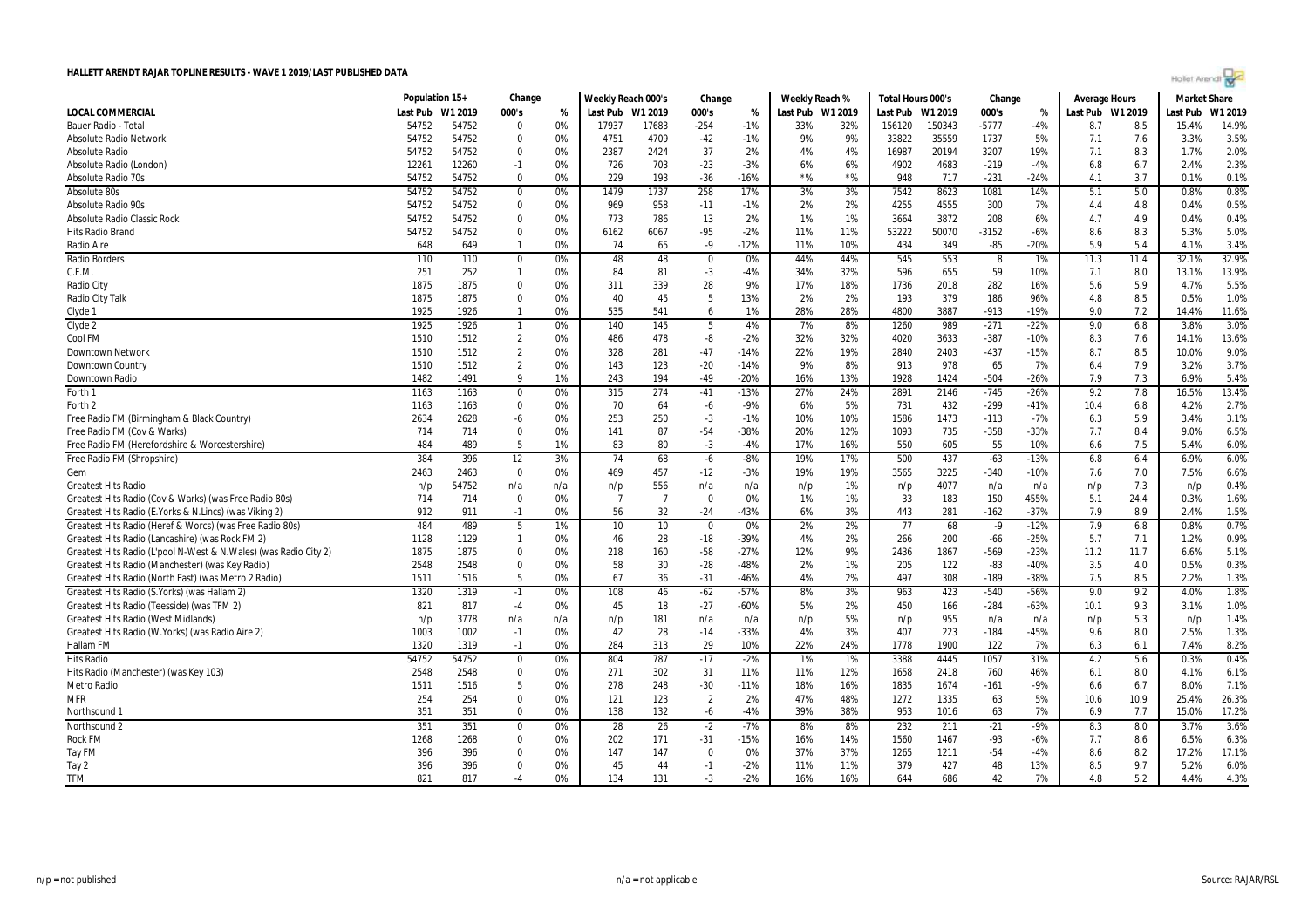

|                                            | Population 15+ |         | Change         |       | Weekly Reach 000's |       | Change         |        | Weekly Reach %   |       | Total Hours 000's |        | Change  |        | Average Hours    |      | <b>Market Share</b> |         |
|--------------------------------------------|----------------|---------|----------------|-------|--------------------|-------|----------------|--------|------------------|-------|-------------------|--------|---------|--------|------------------|------|---------------------|---------|
| LOCAL COMMERCIAL                           | Last Pub       | W1 2019 | 000's          | %     | Last Pub W1 2019   |       | 000's          | %      | Last Pub W1 2019 |       | Last Pub W1 2019  |        | 000's   | %      | Last Pub W1 2019 |      | Last Pub            | W1 2019 |
| <b>Viking FM</b>                           | 912            | 911     | $-1$           | 0%    | 136                | 161   | 25             | 18%    | 15%              | 18%   | 743               | 875    | 132     | 18%    | 5.5              | 5.4  | 4.0%                | 4.8%    |
| Wave 105                                   | 1856           | 1849    | $-7$           | 0%    | 356                | 367   | 11             | 3%     | 19%              | 20%   | 4049              | 4014   | $-35$   | $-1%$  | 11.4             | 10.9 | 10.6%               | 10.8%   |
| West Sound (inc West FM)                   | 396            | 396     | $\mathbf 0$    | 0%    | 179                | 175   | $-4$           | $-2%$  | 45%              | 44%   | 1841              | 1756   | $-85$   | $-5%$  | 10.3             | 10.0 | 25.9%               | 24.6%   |
| Heat                                       | 54752          | 54752   | $\mathbf 0$    | 0%    | 652                | 567   | $-85$          | $-13%$ | 1%               | 1%    | 2628              | 2310   | $-318$  | $-12%$ | 4.0              | 4.1  | 0.3%                | 0.2%    |
| Jazz FM                                    | 54752          | 54752   | $\Omega$       | 0%    | 589                | 571   | $-18$          | $-3%$  | 1%               | 1%    | 2206              | 2211   | -5      | 0%     | 3.7              | 3.9  | 0.2%                | 0.2%    |
| Kerrang!                                   | 54752          | 54752   | 0              | 0%    | 582                | 517   | $-65$          | $-11%$ | 1%               | 1%    | 2408              | 2059   | $-349$  | $-14%$ | 4.1              | 4.0  | 0.2%                | 0.2%    |
| <b>Kiss Network</b>                        | 54752          | 54752   | 0              | 0%    | 5573               | 5215  | $-358$         | -6%    | 10%              | 10%   | 30001             | 26080  | $-3921$ | $-13%$ | 5.4              | 5.0  | 3.0%                | 2.6%    |
| <b>Kiss</b>                                | 54752          | 54752   | 0              | 0%    | 4054               | 3863  | $-191$         | $-5%$  | 7%               | 7%    | 18356             | 15208  | $-3148$ | $-17%$ | 4.5              | 3.9  | 1.8%                | 1.5%    |
| Kiss (East)                                | 2183           | 2183    | 0              | 0%    | 374                | 363   | $-11$          | -3%    | 17%              | 17%   | 2251              | 2270   | 19      | 1%     | 6.0              | 6.3  | 5.0%                | 5.0%    |
| Kiss (London)                              | 12261          | 12260   | $-1$           | 0%    | 1631               | 1490  | $-141$         | -9%    | 13%              | 12%   | 7425              | 5429   | $-1996$ | $-27%$ | 4.6              | 3.6  | 3.7%                | 2.7%    |
| Kiss (West)                                | 2490           | 2477    | $-13$          | $-1%$ | 449                | 372   | $-77$          | $-17%$ | 18%              | 15%   | 2203              | 1791   | $-412$  | $-19%$ | 4.9              | 4.8  | 4.5%                | 3.6%    |
| <b>Kiss Fresh</b>                          | 54752          | 54752   | $\Omega$       | 0%    | 620                | 588   | $-32$          | $-5%$  | 1%               | 1%    | 1834              | 1888   | 54      | 3%     | 3.0              | 3.2  | 0.2%                | 0.2%    |
| Kisstory                                   | 54752          | 54752   | $\mathbf 0$    | 0%    | 1805               | 1845  | 40             | 2%     | 3%               | 3%    | 7343              | 7532   | 189     | 3%     | 4.1              | 4.1  | 0.7%                | 0.7%    |
| <b>Magic Network</b>                       | 54752          | 54752   | $\Omega$       | 0%    | 4219               | 4108  | $-111$         | $-3%$  | 8%               | 8%    | 24058             | 23494  | $-564$  | $-2%$  | 5.7              | 5.7  | 2.4%                | 2.3%    |
| Magic                                      | 54752          | 54752   | $\mathbf 0$    | 0%    | 3443               | 3324  | $-119$         | $-3%$  | 6%               | 6%    | 18447             | 17574  | $-873$  | $-5%$  | 5.4              | 5.3  | 1.8%                | 1.7%    |
| Magic (London)                             | 12261          | 12260   | $-1$           | 0%    | 1606               | 1539  | $-67$          | $-4%$  | 13%              | 13%   | 8140              | 8510   | 370     | 5%     | 5.1              | 5.5  | 4.0%                | 4.2%    |
| Magic Chilled                              | 54752          | 54752   | 0              | 0%    | 337                | 336   | $-1$           | 0%     | 1%               | 1%    | 1285              | 1439   | 154     | 12%    | 3.8              | 4.3  | 0.1%                | 0.1%    |
| Magic Soul                                 | 54752          | 54752   | $\Omega$       | 0%    | 307                | 288   | $-19$          | $-6%$  | 1%               | 1%    | 1571              | 1653   | 82      | 5%     | 5.1              | 5.7  | 0.2%                | 0.2%    |
| <b>Mellow Magic</b>                        | 54752          | 54752   | $\mathbf 0$    | 0%    | 603                | 603   | $\overline{0}$ | 0%     | 1%               | 1%    | 2667              | 2641   | $-26$   | $-1%$  | 4.4              | 4.4  | 0.3%                | 0.3%    |
| <b>Planet Rock</b>                         | 54752          | 54752   | $\mathbf 0$    | 0%    | 1092               | 1212  | 120            | 11%    | 2%               | 2%    | 7262              | 9986   | 2724    | 38%    | 6.7              | 8.2  | 0.7%                | 1.0%    |
| Total Global Radio (UK)                    | 54752          | 54752   | 0              | 0%    | 23661              | 23517 | $-144$         | $-1%$  | 43%              | 43%   | 210258            | 209485 | $-773$  | 0%     | 8.9              | 8.9  | 20.8%               | 20.7%   |
| <b>The Arrow</b>                           | 54752          | 54752   | $\mathbf 0$    | 0%    | 45                 | 56    | 11             | 24%    | $\star$ %        | $*$ % | 322               | 481    | 159     | 49%    | 7.2              | 8.5  | $*$ %               | $*$ %   |
| Capital Brand (UK)                         | 54752          | 54752   | $\mathbf 0$    | 0%    | 8251               | 8172  | $-79$          | $-1%$  | 15%              | 15%   | 43487             | 42139  | $-1348$ | $-3%$  | 5.3              | 5.2  | 4.3%                | 4.2%    |
| Capital Network (UK)                       | 54752          | 54752   | 0              | 0%    | 7266               | 7201  | $-65$          | $-1%$  | 13%              | 13%   | 36227             | 35893  | $-334$  | $-1%$  | 5.0              | 5.0  | 3.6%                | 3.6%    |
| Capital Birmingham                         | 2264           | 2268    | $\overline{4}$ | 0%    | 393                | 469   | 76             | 19%    | 17%              | 21%   | 2362              | 2475   | 113     | 5%     | 6.0              | 5.3  | 6.0%                | 6.2%    |
| Capital Brighton (Surveyed as Juice 107.2) | 379            | 379     | $\mathbf 0$    | 0%    | 50                 | 52    | $\overline{2}$ | 4%     | 13%              | 14%   | 174               | 165    | $-9$    | $-5%$  | 3.5              | 3.2  | 2.6%                | 2.4%    |
| <b>Capital East Midlands</b>               | 2322           | 2322    | $\mathbf 0$    | 0%    | 473                | 516   | 43             | 9%     | 20%              | 22%   | 2600              | 3089   | 489     | 19%    | 5.5              | 6.0  | 5.8%                | 6.7%    |
| Capital East Midlands - Derbyshire         | 538            | 545     | $\overline{7}$ | 1%    | 107                | 104   | $-3$           | $-3%$  | 20%              | 19%   | 559               | 583    | 24      | 4%     | 5.2              | 5.6  | 5.4%                | 5.6%    |
| Capital East Midlands - Leicestershire     | 797            | 796     | $-1$           | 0%    | 176                | 196   | 20             | 11%    | 22%              | 25%   | 796               | 938    | 142     | 18%    | 4.5              | 4.8  | 5.1%                | 6.1%    |
| Capital East Midlands - Nottinghamshire    | 1037           | 1030    | $-7$           | $-1%$ | 195                | 225   | 30             | 15%    | 19%              | 22%   | 1259              | 1620   | 361     | 29%    | 6.5              | 7.2  | 6.2%                | 7.5%    |
| Capital Lancashire (surveyed as 2BR)       | 306            | 306     | $\mathbf 0$    | 0%    | 86                 | 79    | $-7$           | $-8%$  | 28%              | 26%   | 522               | 530    | 8       | 2%     | 6.1              | 6.7  | 10.2%               | 10.1%   |
| Capital Liverpool                          | 1077           | 1077    | $\mathbf 0$    | 0%    | 203                | 202   | $-1$           | 0%     | 19%              | 19%   | 1549              | 1427   | $-122$  | $-8%$  | 7.6              | 7.1  | 7.1%                | 6.5%    |
| Capital London                             | 12261          | 12260   | $-1$           | 0%    | 1866               | 1766  | $-100$         | $-5%$  | 15%              | 14%   | 7553              | 7952   | 399     | 5%     | 4.0              | 4.5  | 3.7%                | 3.9%    |
| <b>Capital Manchester</b>                  | 2979           | 2979    | $\mathbf 0$    | 0%    | 500                | 435   | $-65$          | $-13%$ | 17%              | 15%   | 2737              | 2125   | $-612$  | $-22%$ | 5.5              | 4.9  | 5.7%                | 4.6%    |
| <b>Capital North East</b>                  | 2249           | 2250    | $\mathbf{1}$   | 0%    | 414                | 425   | 11             | 3%     | 18%              | 19%   | 2194              | 2465   | 271     | 12%    | 5.3              | 5.8  | 6.0%                | 6.5%    |
| <b>Capital North West and Wales</b>        | 1036           | 1036    | $\mathbf 0$    | 0%    | 130                | 146   | 16             | 12%    | 12%              | 14%   | 810               | 745    | $-65$   | $-8%$  | 6.3              | 5.1  | 3.4%                | 3.3%    |
| Capital Scotland                           | 2862           | 2863    | $\mathbf{1}$   | 0%    | 567                | 528   | $-39$          | -7%    | 20%              | 18%   | 3688              | 3138   | $-550$  | $-15%$ | 6.5              | 5.9  | 7.9%                | 6.9%    |
| <b>Capital South Coast</b>                 | 1196           | 1196    | $\Omega$       | 0%    | 214                | 213   | $-1$           | 0%     | 18%              | 18%   | 1235              | 1558   | 323     | 26%    | 5.8              | 7.3  | 5.0%                | 6.5%    |
| <b>Capital South Wales</b>                 | 1054           | 1053    | $-1$           | 0%    | 224                | 217   | $-7$           | $-3%$  | 21%              | 21%   | 1403              | 1208   | $-195$  | $-14%$ | 6.3              | 5.6  | 7.3%                | 5.9%    |
| Capital Yorkshire                          | 4633           | 4632    | $-1$           | 0%    | 951                | 961   | 10             | 1%     | 21%              | 21%   | 4845              | 4880   | 35      | 1%     | 5.1              | 5.1  | 5.7%                | 5.8%    |
| Capital XTRA (UK)                          | 54752          | 54752   | $\mathbf 0$    | 0%    | 1792               | 1760  | $-32$          | $-2%$  | 3%               | 3%    | 7260              | 6246   | $-1014$ | $-14%$ | 4.1              | 3.5  | 0.7%                | 0.6%    |
| Capital XTRA (London)                      | 12261          | 12260   | $-1$           | 0%    | 816                | 798   | $-18$          | $-2%$  | 7%               | 7%    | 3179              | 2373   | $-806$  | $-25%$ | 3.9              | 3.0  | 1.6%                | 1.2%    |
| <b>Classic FM</b>                          | 54752          | 54752   | $\mathbf 0$    | 0%    | 5309               | 5288  | $-21$          | 0%     | 10%              | 10%   | 36439             | 38677  | 2238    | 6%     | 6.9              | 7.3  | 3.6%                | 3.8%    |
| Gold Network (UK)                          | 54752          | 54752   | $\mathbf 0$    | 0%    | 1253               | 1228  | $-25$          | $-2%$  | 2%               | 2%    | 9561              | 9526   | $-35$   | 0%     | 7.6              | 7.8  | 0.9%                | 0.9%    |
| <b>Gold East Midlands</b>                  | 2309           | 2309    | $\Omega$       | 0%    | 98                 | 93    | $-5$           | $-5%$  | 4%               | 4%    | 1044              | 1121   | 77      | 7%     | 10.7             | 12.1 | 2.3%                | 2.4%    |
| <b>Gold London</b>                         | 12261          | 12260   | $-1$           | 0%    | 296                | 270   | $-26$          | -9%    | 2%               | 2%    | 2479              | 1986   | $-493$  | $-20%$ | 8.4              | 7.3  | 1.2%                | 1.0%    |
| <b>Gold Manchester</b>                     | 2979           | 2979    | 0              | 0%    | 99                 | 100   | $\overline{1}$ | 1%     | 3%               | 3%    | 883               | 812    | $-71$   | $-8%$  | 9.0              | 8.1  | 1.9%                | 1.7%    |
| Heart Brand (UK)                           | 54752          | 54752   | $\mathbf 0$    | 0%    | 9743               | 9655  | -88            | $-1%$  | 18%              | 18%   | 65716             | 66816  | 1100    | 2%     | 6.7              | 6.9  | 6.5%                | 6.6%    |
| Heart 80's                                 | 54752          | 54752   | 0              | 0%    | 1312               | 1422  | 110            | 8%     | 2%               | 3%    | 5444              | 6218   | 774     | 14%    | 4.1              | 4.4  | 0.5%                | 0.6%    |
| <b>Heart Extra</b>                         | 54752          | 54752   | $\Omega$       | 0%    | 583                | 470   | $-113$         | $-19%$ | 1%               | 1%    | 2526              | 1743   | $-783$  | $-31%$ | 4.3              | 3.7  | 0.3%                | 0.2%    |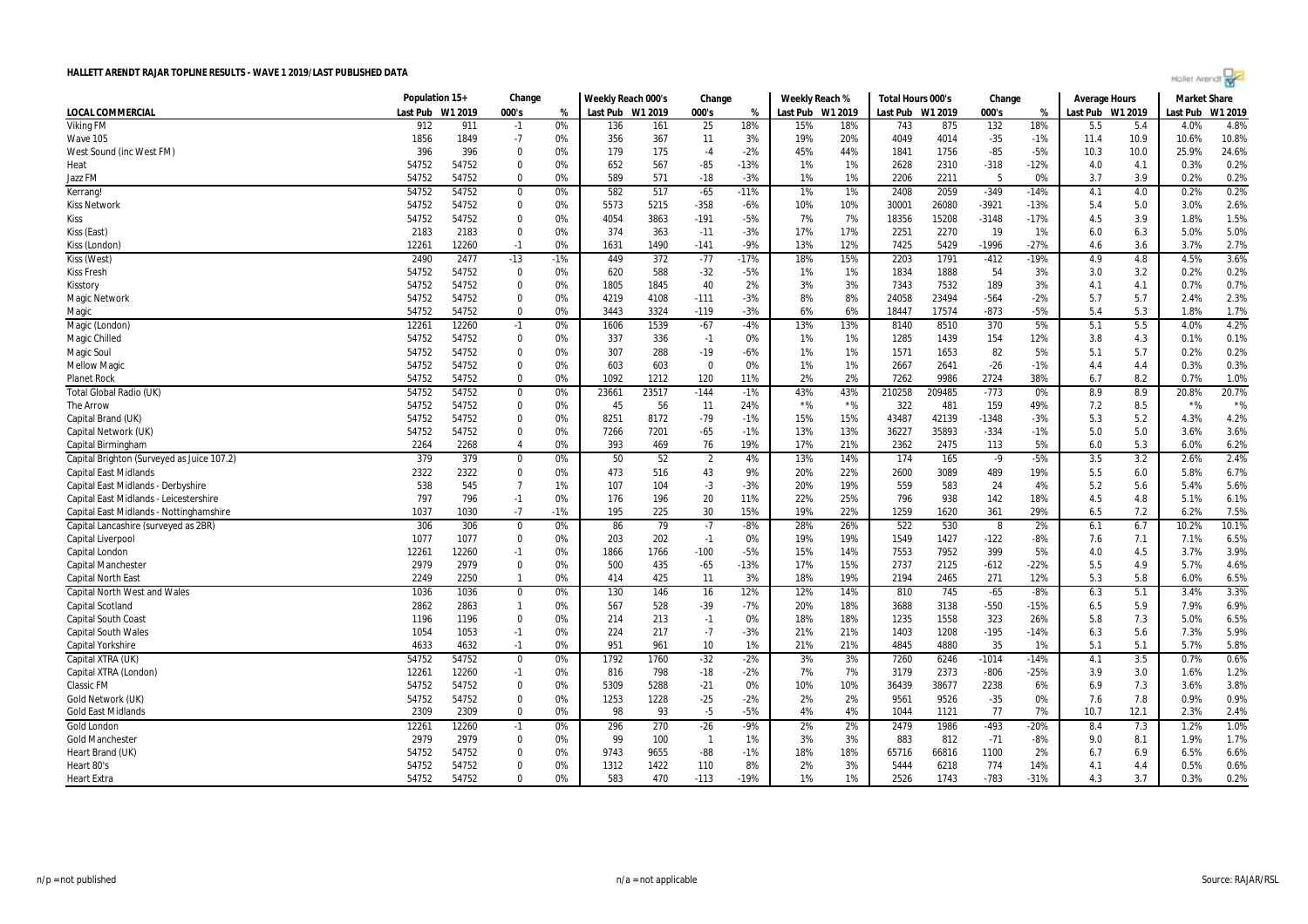| Hollet Arendt |  |  |  |
|---------------|--|--|--|
|               |  |  |  |

|                                               | Population 15+   |       | Change       |       | Weekly Reach 000's |                 | Change         |        |     | Weekly Reach %   | Total Hours 000's |       | Change |        | <b>Average Hours</b> |     | <b>Market Share</b> |         |
|-----------------------------------------------|------------------|-------|--------------|-------|--------------------|-----------------|----------------|--------|-----|------------------|-------------------|-------|--------|--------|----------------------|-----|---------------------|---------|
| <b>LOCAL COMMERCIAL</b>                       | Last Pub W1 2019 |       | 000's        | %     | Last Pub W1 2019   |                 | 000's          | %      |     | Last Pub W1 2019 | Last Pub W1 2019  |       | 000's  | %      | Last Pub W1 2019     |     | Last Pub            | W1 2019 |
| Heart Network (UK)                            | 54752            | 54752 | $\Omega$     | 0%    | 8537               | 8524            | $-13$          | 0%     | 16% | 16%              | 57577             | 59051 | 1474   | 3%     | 6.7                  | 6.9 | 5.7%                | 5.8%    |
| <b>Heart Cambridgeshire</b>                   | 902              | 903   | $\mathbf{1}$ | 0%    | 199                | 190             | $-9$           | $-5%$  | 22% | 21%              | 1608              | 1355  | $-253$ | $-16%$ | 8.1                  | 7.1 | 8.5%                | 7.6%    |
| <b>Heart East Anglia</b>                      | 1238             | 1239  | $\mathbf{1}$ | 0%    | 258                | 274             | 16             | 6%     | 21% | 22%              | 1596              | 2015  | 419    | 26%    | 6.2                  | 7.4 | 6.1%                | 7.6%    |
| Heart East Anglia - Norfolk                   | 673              | 666   | $-7$         | $-1%$ | 145                | 150             | 5              | 3%     | 22% | 23%              | 1066              | 1193  | 127    | 12%    | 7.3                  | 7.9 | 7.6%                | 8.2%    |
| Heart East Anglia - Suffolk                   | 565              | 573   | 8            | 1%    | 112                | 124             | 12             | 11%    | 20% | 22%              | 529               | 822   | 293    | 55%    | 4.7                  | 6.7 | 4.4%                | 6.8%    |
| <b>Heart Essex</b>                            | 1399             | 1399  | $\mathbf 0$  | 0%    | 339                | 324             | $-15$          | $-4%$  | 24% | 23%              | 2229              | 2602  | 373    | 17%    | 6.6                  | 8.0 | 7.5%                | 8.4%    |
| Heart Essex - Chelmsford & Southend           | 1100             | 1101  | $\mathbf{1}$ | 0%    | 262                | 260             | $-2$           | $-1%$  | 24% | 24%              | 1746              | 2061  | 315    | 18%    | 6.7                  | 7.9 | 7.5%                | 8.4%    |
| <b>Heart Essex - Colchester</b>               | 193              | 194   | $\mathbf{1}$ | 1%    | 52                 | 51              | $-1$           | $-2%$  | 27% | 27%              | 283               | 341   | 58     | 20%    | 5.5                  | 6.6 | 7.3%                | 8.1%    |
| <b>Heart Essex - Harlow</b>                   | 105              | 104   | $-1$         | $-1%$ | 24                 | 22              | $-2$           | $-8%$  | 23% | 21%              | 214               | 192   | $-22$  | $-10%$ | 9.0                  | 8.8 | 9.6%                | 9.0%    |
| <b>Heart Four Counties</b>                    | 2145             | 2145  | $\mathbf 0$  | 0%    | 476                | 468             | -8             | $-2%$  | 22% | 22%              | 2925              | 3120  | 195    | 7%     | 6.1                  | 6.7 | 7.2%                | 7.4%    |
| Heart Four Counties - Bedfordshire            | 332              | 332   | $\mathbf 0$  | 0%    | 79                 | $\overline{72}$ | $-7$           | $-9%$  | 24% | 22%              | 501               | 421   | $-80$  | $-16%$ | 6.3                  | 5.9 | 8.0%                | 6.9%    |
| <b>Heart Four Counties - Beds/Bucks/Herts</b> | 767              | 766   | $-1$         | 0%    | 134                | 137             | $\overline{3}$ | 2%     | 17% | 18%              | 777               | 638   | $-139$ | $-18%$ | 5.8                  | 4.7 | 5.7%                | 4.8%    |
| Heart Four Counties - 96.6 FM Hertfordshire   | 368              | 368   | $\Omega$     | 0%    | 32                 | 32              | $\Omega$       | 0%     | 9%  | 9%               | 188               | 151   | $-37$  | $-20%$ | 5.9                  | 4.8 | 2.8%                | 2.4%    |
| <b>Heart Four Counties - Milton Keynes</b>    | 256              | 255   | $-1$         | 0%    | 70                 | 66              | $-4$           | $-6%$  | 27% | 26%              | 407               | 507   | 100    | 25%    | 5.8                  | 7.6 | 7.6%                | 9.2%    |
| Heart Four Counties - Northamptonshire        | 582              | 583   | $\mathbf{1}$ | 0%    | 157                | 162             | 5              | 3%     | 27% | 28%              | 1153              | 1426  | 273    | 24%    | 7.3                  | 8.8 | 9.7%                | 11.3%   |
| <b>Heart Kent</b>                             | 1287             | 1287  | $\mathbf 0$  | 0%    | 313                | 330             | 17             | 5%     | 24% | 26%              | 2159              | 2590  | 431    | 20%    | 6.9                  | 7.9 | 8.0%                | 9.1%    |
| <b>Heart London</b>                           | 12261            | 12260 | $-1$         | 0%    | 1523               | 1521            | $-2$           | 0%     | 12% | 12%              | 9399              | 8834  | $-565$ | $-6%$  | 6.2                  | 5.8 | 4.6%                | 4.4%    |
| <b>Heart North East</b>                       | 2304             | 2304  | $\Omega$     | 0%    | 315                | 277             | $-38$          | $-12%$ | 14% | 12%              | 2116              | 2031  | $-85$  | $-4%$  | 6.7                  | 7.3 | 5.6%                | 5.2%    |
| Heart North Lancs & Cumbria                   | 281              | 281   | $\Omega$     | 0%    | 64                 | 64              | $\Omega$       | 0%     | 23% | 23%              | 505               | 494   | $-11$  | $-2%$  | 7.9                  | 7.7 | 9.9%                | 10.1%   |
| <b>Heart North Wales</b>                      | 731              | 730   | $-1$         | 0%    | 118                | 112             | $-6$           | $-5%$  | 16% | 15%              | 767               | 821   | 54     | 7%     | 6.5                  | 7.3 | 4.5%                | 5.2%    |
| <b>Heart North West</b>                       | 5686             | 5685  | $-1$         | 0%    | 656                | 678             | 22             | 3%     | 12% | 12%              | 4675              | 4491  | $-184$ | $-4%$  | 7.1                  | 6.6 | 4.6%                | 4.5%    |
| <b>Heart Scotland</b>                         | 2862             | 2863  | $\mathbf{1}$ | 0%    | 400                | 371             | $-29$          | $-7%$  | 14% | 13%              | 2114              | 2391  | 277    | 13%    | 5.3                  | 6.4 | 4.5%                | 5.3%    |
| <b>Heart Solent</b>                           | 1877             | 1877  | $\mathbf 0$  | 0%    | 337                | 328             | $-9$           | $-3%$  | 18% | 17%              | 2540              | 2053  | $-487$ | $-19%$ | 7.5                  | 6.3 | 6.5%                | 5.3%    |
| Heart Solent - Dorse                          | 632              | 632   | $\mathbf 0$  | 0%    | 143                | 120             | $-23$          | $-16%$ | 23% | 19%              | 1118              | 702   | $-416$ | $-37%$ | 7.8                  | 5.8 | 8.2%                | 5.2%    |
| <b>Heart Solent - Hampshire</b>               | 1245             | 1245  | $\Omega$     | 0%    | 194                | 208             | 14             | 7%     | 16% | 17%              | 1422              | 1352  | $-70$  | $-5%$  | 7.3                  | 6.5 | 5.6%                | 5.4%    |
| <b>Heart South Wales</b>                      | 1916             | 1917  | $\mathbf{1}$ | 0%    | 463                | 410             | $-53$          | $-11%$ | 24% | 21%              | 3758              | 3800  | 42     | 1%     | 8.1                  | 9.3 | 10.1%               | 10.2%   |
| <b>Heart South West</b>                       | 1468             | 1468  | $\Omega$     | 0%    | 367                | 366             | $-1$           | 0%     | 25% | 25%              | 2891              | 2700  | $-191$ | $-7%$  | 7.9                  | 7.4 | 9.0%                | 8.4%    |
| Heart South West - Cornwall                   | 440              | 441   | $\mathbf{1}$ | 0%    | 113                | 109             | $-4$           | -4%    | 26% | 25%              | 864               | 783   | $-81$  | $-9%$  | 7.7                  | 7.2 | 8.5%                | 7.8%    |
| <b>Heart South West - Exeter</b>              | 323              | 323   | $\Omega$     | 0%    | 76                 | 71              | $-5$           | $-7%$  | 24% | 22%              | 588               | 519   | $-69$  | $-12%$ | 7.7                  | 7.3 | 8.8%                | 8.6%    |
| Heart South West - North Devon                | 154              | 154   | $\Omega$     | 0%    | 40                 | 42              | $\overline{2}$ | 5%     | 26% | 27%              | 356               | 361   | 5      | 1%     | 8.8                  | 8.5 | 10.1%               | 10.9%   |
| Heart South West - Plymouth                   | 305              | 305   | $\Omega$     | 0%    | 74                 | 83              | 9              | 12%    | 24% | 27%              | 540               | 640   | 100    | 19%    | 7.3                  | 7.7 | 8.6%                | 9.4%    |
| Heart South West - South Hams                 | 38               | 38    | $\Omega$     | 0%    | 10                 | 10              | $\Omega$       | 0%     | 26% | 26%              | 68                | 63    | $-5$   | $-7%$  | 6.8                  | 6.4 | 8.0%                | 7.6%    |
| Heart South West - Torbay                     | 207              | 208   | $\mathbf{1}$ | 0%    | 54                 | 52              | $-2$           | $-4%$  | 26% | 25%              | 399               | 374   | $-25$  | $-6%$  | 7.4                  | 7.1 | 8.4%                | 7.5%    |
| <b>Heart Sussex</b>                           | 1418             | 1424  | 6            | 0%    | 381                | 395             | 14             | 4%     | 27% | 28%              | 2642              | 3688  | 1046   | 40%    | 6.9                  | 9.3 | 9.3%                | 11.8%   |
| <b>Heart Sussex - North</b>                   | 288              | 288   | $\mathbf 0$  | 0%    | 50                 | 51              | $\overline{1}$ | 2%     | 17% | 18%              | 355               | 407   | 52     | 15%    | 7.1                  | 8.0 | 6.2%                | 7.1%    |
| <b>Heart Sussex - South</b>                   | 1131             | 1136  | 5            | 0%    | 320                | 344             | 24             | 8%     | 28% | 30%              | 2054              | 3168  | 1114   | 54%    | 6.4                  | 9.2 | 9.0%                | 12.7%   |
| <b>Heart Thames Valley</b>                    | 1495             | 1495  | $\mathbf 0$  | 0%    | 301                | 328             | 27             | 9%     | 20% | 22%              | 2077              | 2217  | 140    | 7%     | 6.9                  | 6.8 | 7.8%                | 8.0%    |
| Heart Thames Valley - Berks & N.Hants         | 784              | 784   | $\Omega$     | 0%    | 203                | 218             | 15             | 7%     | 26% | 28%              | 1447              | 1423  | $-24$  | $-2%$  | 7.1                  | 6.5 | 10.9%               | 10.6%   |
| Heart Thames Valley - Oxfordshire             | 711              | 712   | $\mathbf{1}$ | 0%    | 98                 | 110             | 12             | 12%    | 14% | 15%              | 630               | 794   | 164    | 26%    | 6.5                  | 7.2 | 4.8%                | 5.6%    |
| <b>Heart West Country</b>                     | 2301             | 2301  | $\Omega$     | 0%    | 620                | 589             | $-31$          | $-5%$  | 27% | 26%              | 4151              | 3411  | $-740$ | $-18%$ | 6.7                  | 5.8 | 8.9%                | 7.1%    |
| Heart West Country - Bristol/Weston & Bath    | 949              | 948   | $-1$         | 0%    | 241                | 218             | $-23$          | $-10%$ | 25% | 23%              | 1434              | 1088  | $-346$ | $-24%$ | 6.0                  | 5.0 | 7.8%                | 5.6%    |
| Heart West Country - Gloucestershire          | 438              | 439   | $\mathbf{1}$ | 0%    | 124                | 124             | $\mathbf 0$    | 0%     | 28% | 28%              | 849               | 713   | $-136$ | $-16%$ | 6.8                  | 5.7 | 9.3%                | 7.8%    |
| <b>Heart West Country - Somerset</b>          | 412              | 412   | $\mathbf 0$  | 0%    | 108                | 102             | -6             | $-6%$  | 26% | 25%              | 799               | 750   | $-49$  | $-6%$  | 7.4                  | 7.3 | 8.9%                | 8.4%    |
| <b>Heart West Country - Wiltshire</b>         | 503              | 503   | $\Omega$     | 0%    | 134                | 139             | -5             | 4%     | 27% | 28%              | 1153              | 1065  | $-88$  | $-8%$  | 8.6                  | 7.7 | 11.3%               | 10.5%   |
| <b>Heart West Midlands</b>                    | 3813             | 3813  | $\Omega$     | 0%    | 630                | 635             | 5              | 1%     | 17% | 17%              | 4538              | 4660  | 122    | 3%     | 7.2                  | 7.3 | 6.6%                | 6.8%    |
| <b>Heart Yorkshire</b>                        | 3187             | 3186  | $-1$         | 0%    | 444                | 460             | 16             | 4%     | 14% | 14%              | 3385              | 3474  | 89     | 3%     | 7.6                  | 7.5 | 6.0%                | 6.1%    |
| LBC Network (UK)                              | 54752            | 54752 | $\mathbf 0$  | 0%    | 2206               | 2250            | 44             | 2%     | 4%  | 4%               | 21732             | 21600 | $-132$ | $-1%$  | 9.9                  | 9.6 | 2.1%                | 2.1%    |
| LBC 97.3                                      | 12261            | 12260 | $-1$         | 0%    | 1147               | 1169            | 22             | 2%     | 9%  | 10%              | 11119             | 11579 | 460    | 4%     | 9.7                  | 9.9 | 5.5%                | 5.7%    |
| <b>LBC London News</b>                        | 12261            | 12260 | $-1$         | 0%    | 462                | 488             | 26             | 6%     | 4%  | 4%               | 2814              | 1955  | $-859$ | $-31%$ | 6.1                  | 4.0 | 1.4%                | 1.0%    |
| Smooth Brand (UK)                             | 54752            | 54752 | $\Omega$     | 0%    | 5832               | 5704            | $-128$         | $-2%$  | 11% | 10%              | 43001             | 42440 | $-561$ | $-1%$  | 7.4                  | 7.4 | 4.2%                | 4.2%    |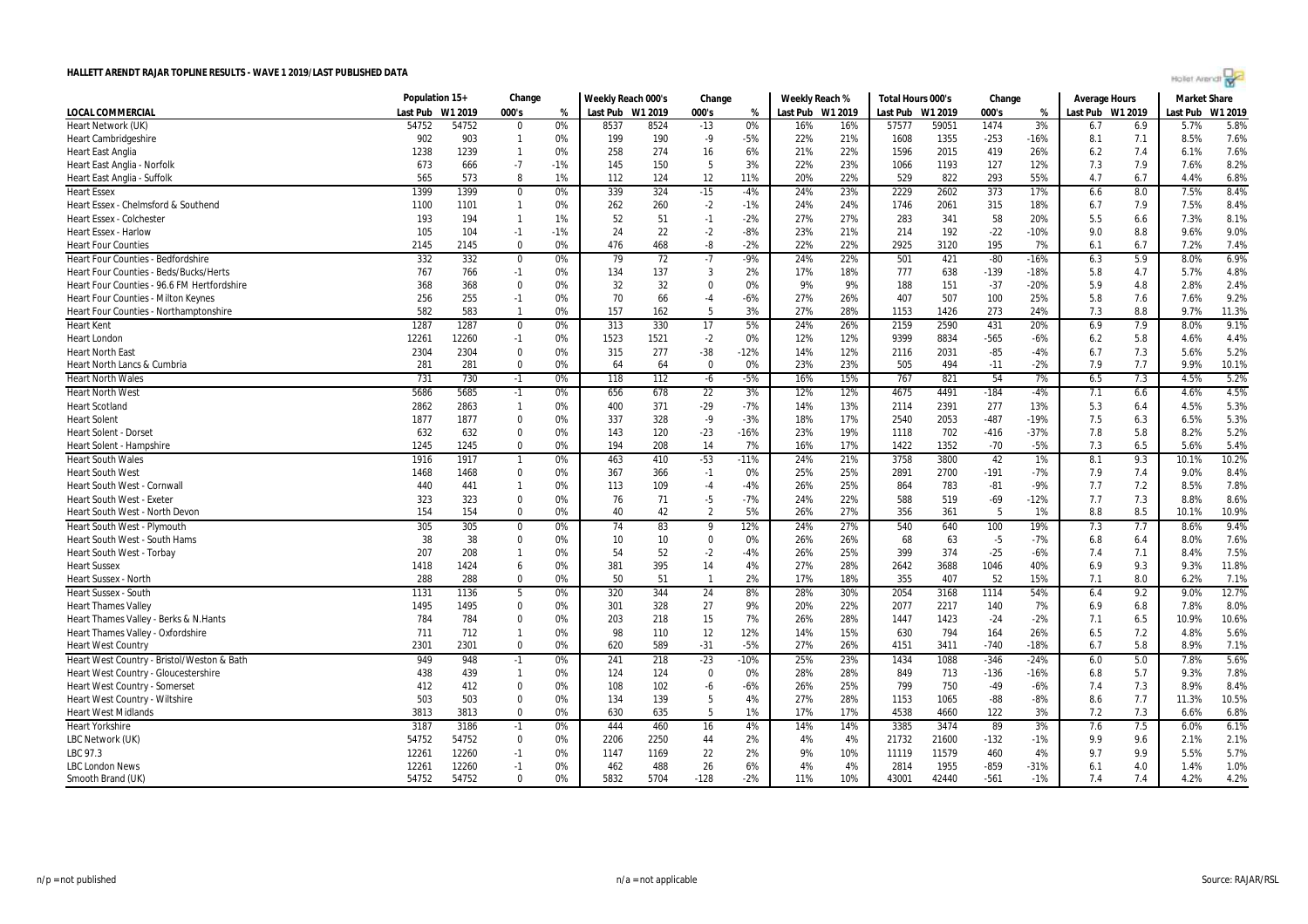

|                                   | Population 15+ |         | Change                  |       | Weekly Reach 000's   |      | Change                 |        | Weekly Reach %   |       | Total Hours 000's |       | Change     |        | <b>Average Hours</b> |      | <b>Market Share</b> |           |
|-----------------------------------|----------------|---------|-------------------------|-------|----------------------|------|------------------------|--------|------------------|-------|-------------------|-------|------------|--------|----------------------|------|---------------------|-----------|
| <b>LOCAL COMMERCIAL</b>           | Last Pub       | W1 2019 | 000's                   | %     | Last Pub W1 2019     |      | 000's                  | %      | Last Pub W1 2019 |       | Last Pub W1 2019  |       | 000's      | %      | Last Pub W1 2019     |      | Last Pub            | W1 2019   |
| Smooth Extra                      | 54752          | 54752   | $\mathbf 0$             | 0%    | 908                  | 962  | 54                     | 6%     | 2%               | 2%    | 5092              | 4848  | $-244$     | $-5%$  | 5.6                  | 5.0  | 0.5%                | 0.5%      |
| Smooth Radio Network (UK)         | 54752          | 54752   | $\mathbf{0}$            | 0%    | 5103                 | 5070 | $-33$                  | $-1%$  | 9%               | 9%    | 37712             | 37827 | 115        | 0%     | 7.4                  | 7.5  | 3.7%                | 3.7%      |
| Smooth Radio Cambridgeshire       | 902            | 903     |                         | 0%    | 39                   | 43   | $\overline{4}$         | 10%    | 4%               | 5%    | 191               | 288   | 97         | 51%    | 4.9                  | 6.7  | 1.0%                | 1.6%      |
| <b>Smooth Radio Devon</b>         | 1051           | 1050    | $-1$                    | 0%    | 35                   | 34   | $-1$                   | $-3%$  | 3%               | 3%    | 296               | 335   | 39         | 13%    | 8.6                  | 9.7  | 1.3%                | 1.5%      |
| Smooth Radio East Anglia          | 1238           | 1239    | $\overline{\mathbf{1}}$ | 0%    | 71                   | 73   | $\overline{2}$         | 3%     | 6%               | 6%    | 527               | 649   | 122        | 23%    | 7.5                  | 9.0  | 2.0%                | 2.4%      |
| <b>Smooth Radio East Midlands</b> | 2640           | 2639    | $-1$                    | 0%    | 436                  | 455  | 19                     | 4%     | 17%              | 17%   | 2791              | 3138  | 347        | 12%    | 6.4                  | 6.9  | 5.4%                | 6.0%      |
| <b>Smooth Radio Essex</b>         | 1399           | 1399    | $\mathbf 0$             | 0%    | 50                   | 67   | 17                     | 34%    | 4%               | 5%    | 337               | 341   | $\sqrt{2}$ | 1%     | 6.7                  | 5.1  | 1.1%                | 1.1%      |
| <b>Smooth Radio Four Counties</b> | 2145           | 2145    | $\mathbf 0$             | 0%    | 78                   | 73   | $-5$                   | $-6%$  | 4%               | 3%    | 555               | 495   | $-60$      | $-11%$ | 7.1                  | 6.8  | 1.4%                | 1.2%      |
| Smooth Radio Kent                 | 1287           | 1287    | $\mathbf 0$             | 0%    | 52                   | 47   | $-5$                   | $-10%$ | 4%               | 4%    | 417               | 388   | $-29$      | $-7%$  | 8.0                  | 8.2  | 1.5%                | 1.4%      |
| Smooth Radio Lake District        | 51             | 51      | $\Omega$                | 0%    | 11                   | 10   | $-1$                   | $-9%$  | 21%              | 19%   | 68                | 57    | $-11$      | $-16%$ | 6.4                  | 5.9  | 6.8%                | 5.6%      |
| Smooth Radio London               | 12261          | 12260   | $-1$                    | 0%    | 818                  | 821  | 3                      | 0%     | 7%               | 7%    | 5985              | 5428  | $-557$     | $-9%$  | 7.3                  | 6.6  | 3.0%                | 2.7%      |
| Smooth Radio North East           | 2304           | 2304    | $\mathbf 0$             | 0%    | 528                  | 508  | $-20$                  | $-4%$  | 23%              | 22%   | 4942              | 5090  | 148        | 3%     | 9.4                  | 10.0 | 13.2%               | 13.0%     |
| Smooth Radio North West           | 5686           | 5685    | $-1$                    | 0%    | 1071                 | 1062 | $-9$                   | $-1%$  | 19%              | 19%   | 7749              | 6903  | $-846$     | $-11%$ | 7.2                  | 6.5  | 7.6%                | 6.9%      |
| Smooth Radio North West and Wales | 1036           | 1036    | $\mathbf 0$             | 0%    | 58                   | 79   | 21                     | 36%    | 6%               | 8%    | 314               | 359   | 45         | 14%    | 5.4                  | 4.5  | 1.3%                | 1.6%      |
| Smooth Radio Scotland             | 1846           | 1847    | $\overline{1}$          | 0%    | 337                  | 357  | 20                     | 6%     | 18%              | 19%   | 2814              | 3172  | 358        | 13%    | 8.4                  | 8.9  | 8.9%                | 9.9%      |
| <b>Smooth Radio Solent</b>        | 1877           | 1877    | $\mathbf 0$             | 0%    | 70                   | 57   | $-13$                  | $-19%$ | 4%               | 3%    | 638               | 482   | $-156$     | $-24%$ | 9.1                  | 8.5  | 1.6%                | 1.3%      |
| Smooth Radio South Wales          | 1054           | 1053    | $-1$                    | 0%    | 71                   | 79   | -8                     | 11%    | 7%               | 7%    | 748               | 872   | 124        | 17%    | 10.5                 | 11.0 | 3.9%                | 4.3%      |
| <b>Smooth Radio Sussex</b>        | 1455           | 1461    | 6                       | 0%    | 40                   | 37   | $-3$                   | -8%    | 3%               | 2%    | 250               | 225   | $-25$      | $-10%$ | 6.3                  | 6.2  | 0.9%                | 0.7%      |
| <b>Smooth Radio Thames Valley</b> | 1495           | 1495    | $\mathbf 0$             | 0%    | $\mathbf{4}^{\cdot}$ | 43   | $\overline{2}$         | 5%     | 3%               | 3%    | 190               | 198   |            | 4%     | 4.6                  | 4.6  | 0.7%                | 0.7%      |
| Smooth Radio West Country         | 2301           | 2301    | $\mathbf 0$             | 0%    | 108                  | 88   | $-20$                  | $-19%$ | 5%               | 4%    | 860               | 883   | 23         | 3%     | 7.9                  | 10.1 | 1.8%                | 1.8%      |
| Smooth Radio West Midlands        | 3813           | 3813    | $\mathbf 0$             | $0\%$ | 497                  | 521  | 24                     | 5%     | 13%              | 14%   | 3865              | 3989  | 124        | 3%     | 7.8                  | 7.7  | 5.6%                | 5.9%      |
| Radio X Network (UK)              | 54752          | 54752   | $\mathbf 0$             | 0%    | 1648                 | 1538 | $-110$                 | $-7%$  | 3%               | 3%    | 14446             | 12480 | $-1966$    | $-14%$ | 8.8                  | 8.1  | 1.4%                | 1.2%      |
| Radio X London                    | 12261          | 12260   | $-1$                    | 0%    | 480                  | 363  | $-117$                 | $-24%$ | 4%               | 3%    | 3527              | 2952  | $-575$     | $-16%$ | 7.3                  | 8.1  | 1.7%                | 1.5%      |
| Radio X Manchester                | 2979           | 2979    | $\mathbf 0$             | 0%    | 189                  | 158  | $-31$                  | $-16%$ | 6%               | 5%    | 1814              | 1500  | $-314$     | $-17%$ | 9.6                  | 9.5  | 3.8%                | 3.2%      |
| Sunrise Radio National            | 54752          | 54752   | $\mathbf 0$             | 0%    | 303                  | 338  | 35                     | 12%    | 1%               | 1%    | 1389              | 1409  | 20         | 1%     | 4.6                  | 4.2  | 0.1%                | 0.1%      |
| Sunrise Radio London              | 12260          | 12261   | $\overline{1}$          | 0%    | 165                  | 173  | 8                      | 5%     | 1%               | 1%    | 775               | 740   | $-35$      | $-5%$  | 4.7                  | 4.3  | 0.4%                | 0.4%      |
| <b>Total Wireless Group</b>       | 54752          | 54752   | $\mathbf 0$             | 0%    | 4800                 | 5091 | 291                    | 6%     | 9%               | 9%    | 33331             | 33379 | 48         | 0%     | 6.9                  | 6.6  | 3.3%                | 3.3%      |
| Scottish Sun 80s                  | 2862           | 2863    | $\mathbf{1}$            | 0%    | 11                   | 15   | $\boldsymbol{\Lambda}$ | 36%    | $*$ %            | 1%    | 58                | 81    | 23         | 40%    | 5.5                  | 5.5  | 0.1%                | 0.2%      |
| <b>Scottish Sun Greatest Hits</b> | 2862           | 2863    | $\overline{1}$          | 0%    |                      | q    | $\overline{2}$         | 29%    | $*$ %            | $*$ % | 34                | 45    | 11         | 32%    | 4.8                  | 4.8  | 0.1%                | 0.1%      |
| <b>Scottish Sun Hits</b>          | 2862           | 2863    | $\overline{1}$          | 0%    | 5                    |      | 3                      | 60%    | $*$ %            | $*$ % | 22                | 34    | 12         | 55%    | 4.6                  | 4.2  | $*$ %               | 0.1%      |
| talkRADIO                         | 54752          | 54752   | $\mathbf 0$             | 0%    | 302                  | 339  | 37                     | 12%    | 1%               | 1%    | 1289              | 1365  | 76         | 6%     | 4.3                  | 4.0  | 0.1%                | 0.1%      |
| talkSPORT                         | 54752          | 54752   | $\mathbf 0$             | 0%    | 2959                 | 3055 | 96                     | 3%     | 5%               | 6%    | 19392             | 20098 | 706        | 4%     | 6.6                  | 6.6  | 1.9%                | 2.0%      |
| talkSPORT2                        | 54752          | 54752   | $\mathbf 0$             | 0%    | 326                  | 424  | 98                     | 30%    | 1%               | 1%    | 1299              | 1476  | 177        | 14%    | 4.0                  | 3.5  | 0.1%                | 0.1%      |
| U105 (Greater Belfast)            | 903            | 904     | $\mathbf{1}$            | 0%    | 221                  | 201  | $-20$                  | $-9%$  | 24%              | 22%   | 1661              | 1568  | $-93$      | $-6%$  | 7.5                  | 7.8  | 10.2%               | 10.1%     |
| U105 (Outside Belfast)            | 607            | 608     | $\overline{1}$          | 0%    | 29                   | 29   | 0                      | 0%     | 5%               | 5%    | 151               | 164   | 13         | 9%     | 5.2                  | 5.7  | 1.2%                | 1.4%      |
| <b>Virgin Anthems</b>             | n/p            | 54752   | n/a                     | n/a   | n/p                  | 74   | n/a                    | n/a    | n/p              | $*$ % | n/p               | 316   | n/a        | n/a    | n/p                  | 4.3  | n/p                 | $\star$ % |
| Virgin Chilled                    | n/p            | 54752   | n/a                     | n/a   | n/p                  | 92   | n/a                    | n/a    | n/p              | $*$ % | n/p               | 487   | n/a        | n/a    | n/p                  | 5.3  | n/p                 | $\star$ % |
| Virgin Radio                      | 54752          | 54752   | $\mathbf{0}$            | 0%    | 447                  | 1301 | 854                    | 191%   | 1%               | 2%    | 1686              | 7765  | 6079       | 361%   | 3.8                  | 6.0  | 0.2%                | 0.8%      |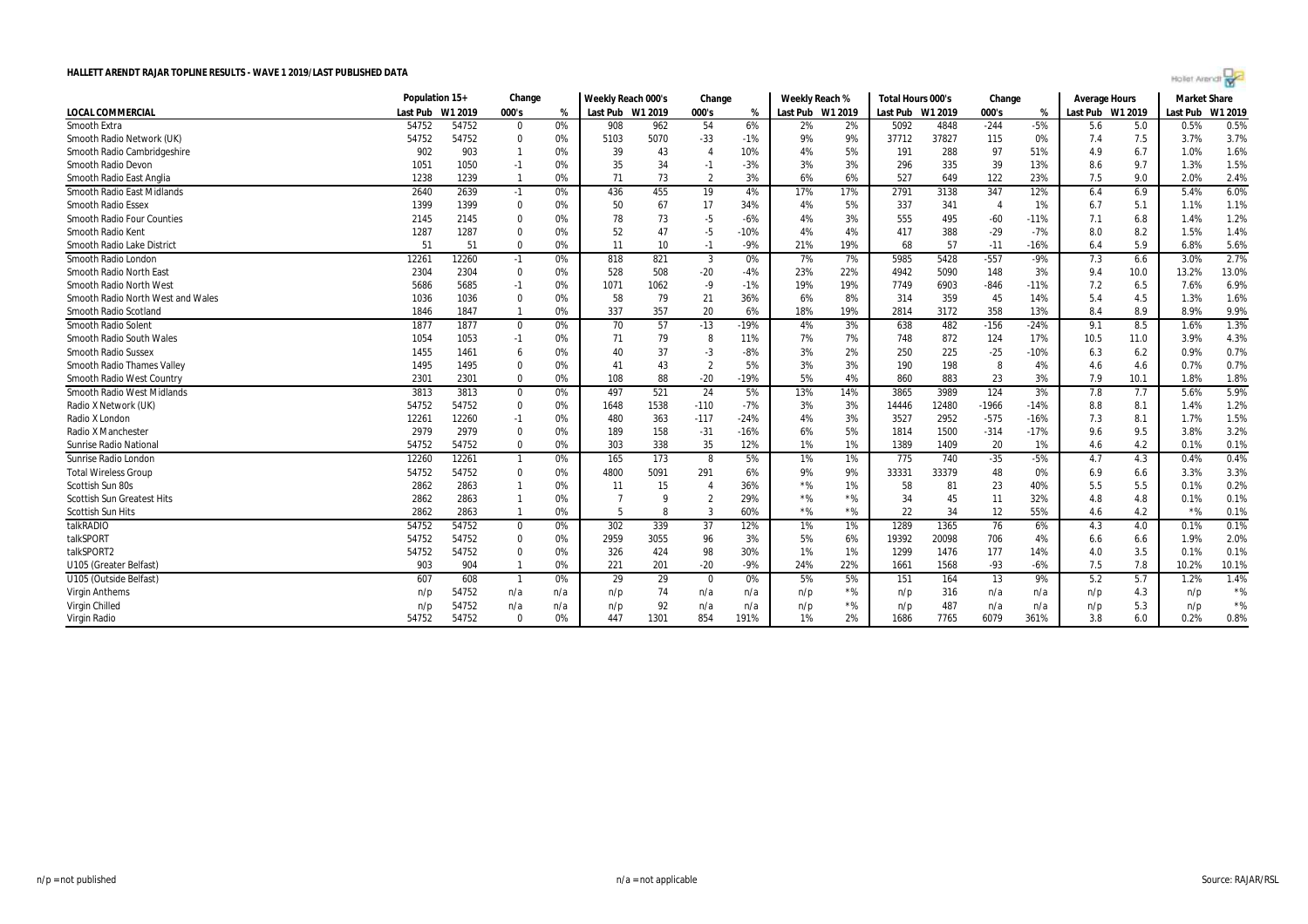| Hollet Arendt ro |  |  |  |
|------------------|--|--|--|
|                  |  |  |  |

| <b>LOCAL COMMERCIAL</b><br>Last Pub W1 2019<br>000's<br>Last Pub W1 2019<br>000's<br>Last Pub W1 2019<br>Last Pub W1 2019<br>000's<br>Last Pub W1 2019<br>Last Pub<br>W1 2019<br>%<br>%<br>%<br><b>Total Celador Radio</b><br>6529<br>$-1725$<br>$-1514$<br>3.8%<br>4804<br>$-26%$<br>836<br>586<br>$-250$<br>$-30%$<br>13%<br>12%<br>5247<br>3733<br>$-29%$<br>4.0%<br>6.3<br>6.4<br>11.1%<br>THE BEACH<br>182<br>181<br>45<br>46<br>25%<br>25%<br>462<br>12.3%<br>$-1$<br>$-1%$<br>2%<br>463<br>$-1$<br>0%<br>10.3<br>10.2<br>$\mathbf{1}$<br>296<br>296<br>$\mathbf 0$<br>0%<br>26<br>26<br>$\mathbf 0$<br>0%<br>9%<br>9%<br>122<br>141<br>19<br>16%<br>5.5<br>2.0%<br>2.3%<br>The Breeze (Cheltenham and Gloucester)<br>4.6<br>3.9%<br>257<br>258<br>0%<br>36<br>33<br>$-3$<br>$-8%$<br>13%<br>238<br>$-28$<br>7.3<br>7.2<br>4.5%<br>The Breeze South Devon<br>$\mathbf{1}$<br>14%<br>266<br>$-11%$<br>1072<br>98<br>12<br>12%<br>9%<br>373<br>811<br>438<br>117%<br>3.8<br>7.3<br>3.6%<br>The Breeze South West (Bristol/Weston/Bath and West Wilts)<br>6<br>1%<br>110<br>10%<br>1.7%<br>1078<br>15%<br>293<br>5.8<br>7.0<br>2.5%<br>3.1%<br>706<br>814<br>108<br>51<br>63<br>12<br>24%<br>7%<br>8%<br>444<br>151<br>52%<br>The Breeze Thames Valley<br>470<br>67<br>$-3$<br>14%<br>639<br>628<br>9.3<br>6.3%<br>The Breeze (Yeovil/Shaftesbury and Bridgwater)<br>466<br>$-4$<br>$-1%$<br>70<br>$-4%$<br>15%<br>$-11$<br>$-2%$<br>9.1<br>6.2%<br>$-3$<br>33<br>5.1%<br>Dream 100<br>276<br>276<br>$\Omega$<br>0%<br>32<br>29<br>$-9%$<br>12%<br>11%<br>269<br>302<br>12%<br>8.5<br>10.3<br>4.7%<br>4.0%<br><b>Fire Radio</b><br>426<br>427<br>65<br>73<br>8<br>12%<br>15%<br>17%<br>320<br>346<br>26<br>8%<br>4.9<br>4.7<br>3.7%<br>$\mathbf{1}$<br>0%<br>$-2$<br>5.9%<br>93<br>93<br>$\Omega$<br>0%<br>17<br>15<br>$-12%$<br>19%<br>16%<br>122<br>124<br>$\overline{2}$<br>2%<br>7.1<br>8.1<br>6.0%<br><b>North Norfolk Radio</b><br>3.3%<br>359<br>359<br>0%<br>39<br>36<br>$-3$<br>$-8%$<br>11%<br>10%<br>236<br>225<br>$-11$<br>$-5%$<br>6.3<br>3.3%<br>6.0<br>Radio Norwich<br>$\mathbf 0$<br>820<br>815<br>$-5$<br>$-1%$<br>107<br>105<br>$-2$<br>$-2%$<br>13%<br>13%<br>358<br>3.4<br>2.3%<br>2.2%<br>Sam FM Bristol<br>354<br>1%<br>3.3<br>4<br>25<br>$\overline{7}$<br>39%<br>7%<br>114<br>2.4%<br>Sam FM Swindon<br>269<br>269<br>$\mathbf 0$<br>0%<br>18<br>9%<br>110<br>4%<br>6.0<br>4.6<br>2.3%<br>4<br>2.3%<br>31<br>24<br>$-7$<br>$-23%$<br>11%<br>153<br>2.9%<br>291<br>291<br>$\Omega$<br>0%<br>8%<br>191<br>$-38$<br>$-20%$<br>6.2<br>6.3<br>Town 102 FM<br>8.3<br><b>Central FM</b><br>217<br>217<br>$\Omega$<br>0%<br>45<br>48<br>3<br>7%<br>21%<br>22%<br>403<br>396<br>$-7$<br>$-2%$<br>8.9<br>11.6%<br>11.6%<br>$-547$<br>6.8%<br>18181<br>20230<br>2049<br>11%<br>3449<br>3504<br>55<br>2%<br>19%<br>17%<br>25389<br>24842<br>$-2%$<br>7.4<br>7.1<br>7.8%<br>Communicorp UK<br>6.9%<br>Capital Scotland<br>2863<br>567<br>528<br>$-39$<br>$-7%$<br>20%<br>18%<br>3138<br>$-550$<br>$-15%$<br>5.9<br>7.9%<br>2862<br>0%<br>3688<br>6.5<br>$\mathbf{1}$<br>5.9%<br>217<br>21%<br>1208<br>$-195$<br>5.6<br><b>Capital South Wales</b><br>1054<br>1053<br>$-1$<br>0%<br>224<br>$-7$<br>$-3%$<br>21%<br>1403<br>$-14%$<br>6.3<br>7.3%<br>$-2$<br>27%<br>2.5<br>0.1%<br><b>Connect FM Herts Beds and Bucks</b><br>1563<br>1563<br>$\mathbf 0$<br>0%<br>12<br>10<br>$-17%$<br>1%<br>1%<br>30<br>38<br>8<br>3.8<br>0.1%<br>$\mathbf 0$<br>54<br>59<br>5<br>9%<br>12%<br>455<br>482<br>27<br>8.5<br>8.1<br>4.4%<br>Connect FM (was Connect FM and Lite 106.8FM)<br>485<br>485<br>0%<br>11%<br>6%<br>4.2%<br>2.4%<br>368<br>368<br>0%<br>32<br>32<br>0%<br>9%<br>9%<br>188<br>151<br>$-37$<br>$-20%$<br>5.9<br>4.8<br>2.8%<br>Heart Four Counties - 96.6 FM Hertfordshire<br>$\Omega$<br>$\mathbf{0}$<br>54<br>7.3<br>5.2%<br>731<br>730<br>$-1$<br>0%<br>118<br>112<br>$-6$<br>$-5%$<br>16%<br>15%<br>767<br>821<br>7%<br>6.5<br>4.5%<br><b>Heart North Wales</b><br>3385<br>89<br>7.5<br>6.1%<br>3187<br>3186<br>0%<br>444<br>460<br>16<br>4%<br>14%<br>14%<br>3474<br>3%<br>7.6<br>6.0%<br><b>Heart Yorkshire</b><br>$-1$<br>2640<br>2639<br>$-1$<br>0%<br>436<br>455<br>19<br>4%<br>17%<br>17%<br>2791<br>3138<br>347<br>12%<br>6.4<br>6.9<br>5.4%<br>6.0%<br>Smooth Radio East Midlands<br>528<br>508<br>$-20$<br>23%<br>22%<br>4942<br>5090<br>148<br>3%<br>9.4<br>10.0<br>13.2%<br>13.0%<br>Smooth Radio North Eas<br>2304<br>2304<br>$\mathbf 0$<br>0%<br>-4%<br>6.9%<br>5686<br>$-846$<br>7.6%<br>5685<br>0%<br>1071<br>1062<br>$-9$<br>$-1%$<br>19%<br>19%<br>7749<br>6903<br>$-11%$<br>7.2<br>6.5<br>Smooth Radio North West<br>$-1$<br>1.2%<br>2979<br>$\mathbf 0$<br>90<br>546<br>5.8<br><b>XS Manchester</b><br>2979<br>0%<br>94<br>$\overline{4}$<br>4%<br>3%<br>3%<br>664<br>$-118$<br>$-18%$<br>7.4<br>1.4%<br>1387<br>1387<br>$\mathbf 0$<br>0%<br>47<br>49<br>$\overline{2}$<br>4%<br>3%<br>4%<br>325<br>352<br>27<br>7.0<br>7.2<br>1.3%<br><b>Total Dee Radio Group</b><br>8%<br>1.1%<br>13<br>8%<br>7%<br>74<br>$-5$<br>5.6<br>2.5%<br>Cheshire's Silk 106.9<br>186<br>186<br>$\Omega$<br>0%<br>12<br>$\overline{1}$<br>7%<br>79<br>$-6%$<br>6.4<br>2.4%<br>27<br>7.5<br>4.5%<br>Chester's Dee 106.3 (Dee on DAB)<br>195<br>195<br>$\Omega$<br>0%<br>26<br>$-1$<br>$-4%$<br>14%<br>13%<br>214<br>194<br>$-20$<br>$-9%$<br>8.0<br>4.7%<br>51<br>8.4<br>0.4%<br>1006<br>1006<br>0%<br>10<br>$\overline{2}$<br>25%<br>1%<br>1%<br>33<br>84<br>155%<br>4.2<br>0.2%<br>Love 80's Liverpool<br>$\mathbf 0$<br>8<br>5<br>1.7%<br>1313<br>1313<br>$\mathbf 0$<br>0%<br>61<br>66<br>8%<br>5%<br>5%<br>475<br>447<br>$-28$<br>7.8<br>1.8%<br><b>Total Essex Radio</b><br>$-6%$<br>6.8<br>504<br>505<br>0%<br>24<br>24<br>$\mathbf 0$<br>0%<br>5%<br>5%<br>248<br>237<br>$-11$<br>$-4%$<br>10.2<br>10.1<br>2.5%<br>2.3%<br>Radio Essex (was Southend & Chelmsford)<br>$\mathbf{1}$<br>0.8%<br>Radio Essex DAB<br>1313<br>41<br>46<br>5<br>12%<br>3%<br>3%<br>227<br>210<br>$-17$<br>5.6<br>0.9%<br>1313<br>$\Omega$<br>0%<br>$-7%$<br>4.6<br>30<br>4%<br>254<br>1.7%<br><b>Total Radio Exe</b><br>724<br>n/p<br>n/a<br>8.4<br>n/p<br>n/a<br>n/a<br>n/a<br>n/p<br>n/p<br>n/a<br>n/a<br>n/p<br>n/p<br>17<br>8%<br>4.0%<br>210<br>210<br>0%<br>21<br>$-19%$<br>10%<br>143<br>40%<br>4.8<br>8.6<br>2.6%<br>Radio Exe<br>$-4$<br>102<br>41<br>$\Omega$<br>17<br>0.7%<br>Radio Exe (DAB)<br>724<br>n/a<br>n/a<br>n/a<br>2%<br>111<br>6.3<br>n/p<br>n/p<br>n/a<br>n/p<br>n/p<br>n/a<br>n/a<br>n/p<br>n/p<br>3FM<br>69<br>70<br>1%<br>25<br>24<br>$-4%$<br>34%<br>265<br>252<br>$-13$<br>$-5%$<br>10.5<br>10.6<br>17.4%<br>$\mathbf{1}$<br>$-1$<br>36%<br>18.8%<br>22<br>22<br>1.8%<br>349<br>349<br>$\Omega$<br>0%<br>$\Omega$<br>0%<br>6%<br>6%<br>127<br>129<br>2%<br>5.8<br>5.8<br>$\overline{2}$<br>1.8%<br>Fosse 107<br>$*$ %<br>12260<br>12261<br>0%<br>43<br>41<br>$-2$<br>$-5%$<br>$*$ %<br>104<br>105<br>1%<br>2.4<br>2.6<br>0.1%<br>Fun Kids (London)<br>$\mathbf{1}$<br>$\mathbf{1}$<br>0.1%<br>39<br>321<br>28<br>12.9%<br><b>IOW Radio</b><br>120<br>120<br>39<br>33%<br>32%<br>293<br>7.5<br>8.2<br>11.8%<br>0%<br>$\Omega$<br>0%<br>10%<br>0<br>54752<br>54752<br>$*$ %<br>712<br>5.3<br>0.2%<br><b>Total JACK</b><br>0<br>0%<br>201<br>305<br>104<br>52%<br>1%<br>904<br>1616<br>79%<br>4.5<br>0.1%<br>$*$ %<br>32<br>$*$ %<br>54752<br>$\Omega$<br>85<br>53<br>$*$ %<br>258<br>5.5<br>$*$ %<br>54752<br>0%<br>166%<br>209<br>467<br>123%<br>6.5<br>Jack Radio<br>$-5$<br>105<br>93<br>524<br>$-107$<br>$-17%$<br>5.6<br>5.2%<br><b>JACK Local</b><br>533<br>528<br>$-1%$<br>$-12$<br>$-11%$<br>20%<br>18%<br>631<br>6.0<br>6.3%<br>37<br>0.9%<br>JACK 2 Hits Oxfordshire<br>519<br>513<br>$-6$<br>$-1%$<br>50<br>$-13$<br>$-26%$<br>10%<br>7%<br>185<br>86<br>$-99$<br>$-54%$<br>3.7<br>2.4<br>1.9%<br>3.7%<br>535<br>$\overline{.7}$<br>$-1%$<br>52<br>68<br>373<br>182<br>95%<br>106 JACKfm (Oxford)<br>528<br>16<br>31%<br>10%<br>13%<br>191<br>3.7<br>5.5<br>2.0%<br>0.6%<br>533<br>528<br>$-5$<br>5<br>1%<br>69<br>12.6<br>0.7%<br>Jack 3<br>$-1%$<br>6<br>$-1$<br>$-17%$<br>1%<br>65<br>$-4$<br>$-6%$<br>11.0<br>$*$ %<br>54752<br>153<br>$*$ %<br>748<br>28<br>0.1%<br><b>Union JACK</b><br>54752<br>$\mathbf 0$<br>0%<br>150<br>-3<br>$-2%$<br>720<br>4%<br>4.7<br>5.0<br>0.1%<br>293<br>292<br>49<br>53<br>8%<br>17%<br>18%<br>308<br>325<br>17<br>6.7%<br>Kingdom FM<br>$-1$<br>0%<br>$\overline{4}$<br>6%<br>6.3<br>6.2<br>6.3%<br>1279<br>$\overline{7}$<br>5%<br>16%<br>1437<br>5.1%<br>kmfm Group<br>1286<br>1%<br>200<br>210<br>10<br>16%<br>1269<br>168<br>13%<br>6.8<br>4.8%<br>6.4 | Population 15+ | Change | Weekly Reach 000's | Change | Weekly Reach % | Total Hours 000's | Change | Average Hours | <b>Market Share</b> |  |
|----------------------------------------------------------------------------------------------------------------------------------------------------------------------------------------------------------------------------------------------------------------------------------------------------------------------------------------------------------------------------------------------------------------------------------------------------------------------------------------------------------------------------------------------------------------------------------------------------------------------------------------------------------------------------------------------------------------------------------------------------------------------------------------------------------------------------------------------------------------------------------------------------------------------------------------------------------------------------------------------------------------------------------------------------------------------------------------------------------------------------------------------------------------------------------------------------------------------------------------------------------------------------------------------------------------------------------------------------------------------------------------------------------------------------------------------------------------------------------------------------------------------------------------------------------------------------------------------------------------------------------------------------------------------------------------------------------------------------------------------------------------------------------------------------------------------------------------------------------------------------------------------------------------------------------------------------------------------------------------------------------------------------------------------------------------------------------------------------------------------------------------------------------------------------------------------------------------------------------------------------------------------------------------------------------------------------------------------------------------------------------------------------------------------------------------------------------------------------------------------------------------------------------------------------------------------------------------------------------------------------------------------------------------------------------------------------------------------------------------------------------------------------------------------------------------------------------------------------------------------------------------------------------------------------------------------------------------------------------------------------------------------------------------------------------------------------------------------------------------------------------------------------------------------------------------------------------------------------------------------------------------------------------------------------------------------------------------------------------------------------------------------------------------------------------------------------------------------------------------------------------------------------------------------------------------------------------------------------------------------------------------------------------------------------------------------------------------------------------------------------------------------------------------------------------------------------------------------------------------------------------------------------------------------------------------------------------------------------------------------------------------------------------------------------------------------------------------------------------------------------------------------------------------------------------------------------------------------------------------------------------------------------------------------------------------------------------------------------------------------------------------------------------------------------------------------------------------------------------------------------------------------------------------------------------------------------------------------------------------------------------------------------------------------------------------------------------------------------------------------------------------------------------------------------------------------------------------------------------------------------------------------------------------------------------------------------------------------------------------------------------------------------------------------------------------------------------------------------------------------------------------------------------------------------------------------------------------------------------------------------------------------------------------------------------------------------------------------------------------------------------------------------------------------------------------------------------------------------------------------------------------------------------------------------------------------------------------------------------------------------------------------------------------------------------------------------------------------------------------------------------------------------------------------------------------------------------------------------------------------------------------------------------------------------------------------------------------------------------------------------------------------------------------------------------------------------------------------------------------------------------------------------------------------------------------------------------------------------------------------------------------------------------------------------------------------------------------------------------------------------------------------------------------------------------------------------------------------------------------------------------------------------------------------------------------------------------------------------------------------------------------------------------------------------------------------------------------------------------------------------------------------------------------------------------------------------------------------------------------------------------------------------------------------------------------------------------------------------------------------------------------------------------------------------------------------------------------------------------------------------------------------------------------------------------------------------------------------------------------------------------------------------------------------------------------------------------------------------------------------------------------------------------------------------------------------------------------------------------------------------------------------------------------------------------------------------------------------------------------------------------------------------------------------------------------------------------------------------------------------------------------------------------------------------------------------------------------------------------------------------------------------------------------------------------------------------------------------------------------------------------------------------------------------------------------------------------------------------------------------------------------------------------------------------------------------------------------------------------------------------------------------------------------------------------------------------------------------------------------------------------------------------------------------------------------------------------------------------------------------------------------------------------------------------------------------------------------------------------------------------------------------|----------------|--------|--------------------|--------|----------------|-------------------|--------|---------------|---------------------|--|
|                                                                                                                                                                                                                                                                                                                                                                                                                                                                                                                                                                                                                                                                                                                                                                                                                                                                                                                                                                                                                                                                                                                                                                                                                                                                                                                                                                                                                                                                                                                                                                                                                                                                                                                                                                                                                                                                                                                                                                                                                                                                                                                                                                                                                                                                                                                                                                                                                                                                                                                                                                                                                                                                                                                                                                                                                                                                                                                                                                                                                                                                                                                                                                                                                                                                                                                                                                                                                                                                                                                                                                                                                                                                                                                                                                                                                                                                                                                                                                                                                                                                                                                                                                                                                                                                                                                                                                                                                                                                                                                                                                                                                                                                                                                                                                                                                                                                                                                                                                                                                                                                                                                                                                                                                                                                                                                                                                                                                                                                                                                                                                                                                                                                                                                                                                                                                                                                                                                                                                                                                                                                                                                                                                                                                                                                                                                                                                                                                                                                                                                                                                                                                                                                                                                                                                                                                                                                                                                                                                                                                                                                                                                                                                                                                                                                                                                                                                                                                                                                                                                                                                                                                                                                                                                                                                                                                                                                                                                                                                                                                                                                                                                                                                                                                                                                                                                                                                                                                                                                                                                                                                                                                                              |                |        |                    |        |                |                   |        |               |                     |  |
|                                                                                                                                                                                                                                                                                                                                                                                                                                                                                                                                                                                                                                                                                                                                                                                                                                                                                                                                                                                                                                                                                                                                                                                                                                                                                                                                                                                                                                                                                                                                                                                                                                                                                                                                                                                                                                                                                                                                                                                                                                                                                                                                                                                                                                                                                                                                                                                                                                                                                                                                                                                                                                                                                                                                                                                                                                                                                                                                                                                                                                                                                                                                                                                                                                                                                                                                                                                                                                                                                                                                                                                                                                                                                                                                                                                                                                                                                                                                                                                                                                                                                                                                                                                                                                                                                                                                                                                                                                                                                                                                                                                                                                                                                                                                                                                                                                                                                                                                                                                                                                                                                                                                                                                                                                                                                                                                                                                                                                                                                                                                                                                                                                                                                                                                                                                                                                                                                                                                                                                                                                                                                                                                                                                                                                                                                                                                                                                                                                                                                                                                                                                                                                                                                                                                                                                                                                                                                                                                                                                                                                                                                                                                                                                                                                                                                                                                                                                                                                                                                                                                                                                                                                                                                                                                                                                                                                                                                                                                                                                                                                                                                                                                                                                                                                                                                                                                                                                                                                                                                                                                                                                                                                              |                |        |                    |        |                |                   |        |               |                     |  |
|                                                                                                                                                                                                                                                                                                                                                                                                                                                                                                                                                                                                                                                                                                                                                                                                                                                                                                                                                                                                                                                                                                                                                                                                                                                                                                                                                                                                                                                                                                                                                                                                                                                                                                                                                                                                                                                                                                                                                                                                                                                                                                                                                                                                                                                                                                                                                                                                                                                                                                                                                                                                                                                                                                                                                                                                                                                                                                                                                                                                                                                                                                                                                                                                                                                                                                                                                                                                                                                                                                                                                                                                                                                                                                                                                                                                                                                                                                                                                                                                                                                                                                                                                                                                                                                                                                                                                                                                                                                                                                                                                                                                                                                                                                                                                                                                                                                                                                                                                                                                                                                                                                                                                                                                                                                                                                                                                                                                                                                                                                                                                                                                                                                                                                                                                                                                                                                                                                                                                                                                                                                                                                                                                                                                                                                                                                                                                                                                                                                                                                                                                                                                                                                                                                                                                                                                                                                                                                                                                                                                                                                                                                                                                                                                                                                                                                                                                                                                                                                                                                                                                                                                                                                                                                                                                                                                                                                                                                                                                                                                                                                                                                                                                                                                                                                                                                                                                                                                                                                                                                                                                                                                                                              |                |        |                    |        |                |                   |        |               |                     |  |
|                                                                                                                                                                                                                                                                                                                                                                                                                                                                                                                                                                                                                                                                                                                                                                                                                                                                                                                                                                                                                                                                                                                                                                                                                                                                                                                                                                                                                                                                                                                                                                                                                                                                                                                                                                                                                                                                                                                                                                                                                                                                                                                                                                                                                                                                                                                                                                                                                                                                                                                                                                                                                                                                                                                                                                                                                                                                                                                                                                                                                                                                                                                                                                                                                                                                                                                                                                                                                                                                                                                                                                                                                                                                                                                                                                                                                                                                                                                                                                                                                                                                                                                                                                                                                                                                                                                                                                                                                                                                                                                                                                                                                                                                                                                                                                                                                                                                                                                                                                                                                                                                                                                                                                                                                                                                                                                                                                                                                                                                                                                                                                                                                                                                                                                                                                                                                                                                                                                                                                                                                                                                                                                                                                                                                                                                                                                                                                                                                                                                                                                                                                                                                                                                                                                                                                                                                                                                                                                                                                                                                                                                                                                                                                                                                                                                                                                                                                                                                                                                                                                                                                                                                                                                                                                                                                                                                                                                                                                                                                                                                                                                                                                                                                                                                                                                                                                                                                                                                                                                                                                                                                                                                                              |                |        |                    |        |                |                   |        |               |                     |  |
|                                                                                                                                                                                                                                                                                                                                                                                                                                                                                                                                                                                                                                                                                                                                                                                                                                                                                                                                                                                                                                                                                                                                                                                                                                                                                                                                                                                                                                                                                                                                                                                                                                                                                                                                                                                                                                                                                                                                                                                                                                                                                                                                                                                                                                                                                                                                                                                                                                                                                                                                                                                                                                                                                                                                                                                                                                                                                                                                                                                                                                                                                                                                                                                                                                                                                                                                                                                                                                                                                                                                                                                                                                                                                                                                                                                                                                                                                                                                                                                                                                                                                                                                                                                                                                                                                                                                                                                                                                                                                                                                                                                                                                                                                                                                                                                                                                                                                                                                                                                                                                                                                                                                                                                                                                                                                                                                                                                                                                                                                                                                                                                                                                                                                                                                                                                                                                                                                                                                                                                                                                                                                                                                                                                                                                                                                                                                                                                                                                                                                                                                                                                                                                                                                                                                                                                                                                                                                                                                                                                                                                                                                                                                                                                                                                                                                                                                                                                                                                                                                                                                                                                                                                                                                                                                                                                                                                                                                                                                                                                                                                                                                                                                                                                                                                                                                                                                                                                                                                                                                                                                                                                                                                              |                |        |                    |        |                |                   |        |               |                     |  |
|                                                                                                                                                                                                                                                                                                                                                                                                                                                                                                                                                                                                                                                                                                                                                                                                                                                                                                                                                                                                                                                                                                                                                                                                                                                                                                                                                                                                                                                                                                                                                                                                                                                                                                                                                                                                                                                                                                                                                                                                                                                                                                                                                                                                                                                                                                                                                                                                                                                                                                                                                                                                                                                                                                                                                                                                                                                                                                                                                                                                                                                                                                                                                                                                                                                                                                                                                                                                                                                                                                                                                                                                                                                                                                                                                                                                                                                                                                                                                                                                                                                                                                                                                                                                                                                                                                                                                                                                                                                                                                                                                                                                                                                                                                                                                                                                                                                                                                                                                                                                                                                                                                                                                                                                                                                                                                                                                                                                                                                                                                                                                                                                                                                                                                                                                                                                                                                                                                                                                                                                                                                                                                                                                                                                                                                                                                                                                                                                                                                                                                                                                                                                                                                                                                                                                                                                                                                                                                                                                                                                                                                                                                                                                                                                                                                                                                                                                                                                                                                                                                                                                                                                                                                                                                                                                                                                                                                                                                                                                                                                                                                                                                                                                                                                                                                                                                                                                                                                                                                                                                                                                                                                                                              |                |        |                    |        |                |                   |        |               |                     |  |
|                                                                                                                                                                                                                                                                                                                                                                                                                                                                                                                                                                                                                                                                                                                                                                                                                                                                                                                                                                                                                                                                                                                                                                                                                                                                                                                                                                                                                                                                                                                                                                                                                                                                                                                                                                                                                                                                                                                                                                                                                                                                                                                                                                                                                                                                                                                                                                                                                                                                                                                                                                                                                                                                                                                                                                                                                                                                                                                                                                                                                                                                                                                                                                                                                                                                                                                                                                                                                                                                                                                                                                                                                                                                                                                                                                                                                                                                                                                                                                                                                                                                                                                                                                                                                                                                                                                                                                                                                                                                                                                                                                                                                                                                                                                                                                                                                                                                                                                                                                                                                                                                                                                                                                                                                                                                                                                                                                                                                                                                                                                                                                                                                                                                                                                                                                                                                                                                                                                                                                                                                                                                                                                                                                                                                                                                                                                                                                                                                                                                                                                                                                                                                                                                                                                                                                                                                                                                                                                                                                                                                                                                                                                                                                                                                                                                                                                                                                                                                                                                                                                                                                                                                                                                                                                                                                                                                                                                                                                                                                                                                                                                                                                                                                                                                                                                                                                                                                                                                                                                                                                                                                                                                                              |                |        |                    |        |                |                   |        |               |                     |  |
|                                                                                                                                                                                                                                                                                                                                                                                                                                                                                                                                                                                                                                                                                                                                                                                                                                                                                                                                                                                                                                                                                                                                                                                                                                                                                                                                                                                                                                                                                                                                                                                                                                                                                                                                                                                                                                                                                                                                                                                                                                                                                                                                                                                                                                                                                                                                                                                                                                                                                                                                                                                                                                                                                                                                                                                                                                                                                                                                                                                                                                                                                                                                                                                                                                                                                                                                                                                                                                                                                                                                                                                                                                                                                                                                                                                                                                                                                                                                                                                                                                                                                                                                                                                                                                                                                                                                                                                                                                                                                                                                                                                                                                                                                                                                                                                                                                                                                                                                                                                                                                                                                                                                                                                                                                                                                                                                                                                                                                                                                                                                                                                                                                                                                                                                                                                                                                                                                                                                                                                                                                                                                                                                                                                                                                                                                                                                                                                                                                                                                                                                                                                                                                                                                                                                                                                                                                                                                                                                                                                                                                                                                                                                                                                                                                                                                                                                                                                                                                                                                                                                                                                                                                                                                                                                                                                                                                                                                                                                                                                                                                                                                                                                                                                                                                                                                                                                                                                                                                                                                                                                                                                                                                              |                |        |                    |        |                |                   |        |               |                     |  |
|                                                                                                                                                                                                                                                                                                                                                                                                                                                                                                                                                                                                                                                                                                                                                                                                                                                                                                                                                                                                                                                                                                                                                                                                                                                                                                                                                                                                                                                                                                                                                                                                                                                                                                                                                                                                                                                                                                                                                                                                                                                                                                                                                                                                                                                                                                                                                                                                                                                                                                                                                                                                                                                                                                                                                                                                                                                                                                                                                                                                                                                                                                                                                                                                                                                                                                                                                                                                                                                                                                                                                                                                                                                                                                                                                                                                                                                                                                                                                                                                                                                                                                                                                                                                                                                                                                                                                                                                                                                                                                                                                                                                                                                                                                                                                                                                                                                                                                                                                                                                                                                                                                                                                                                                                                                                                                                                                                                                                                                                                                                                                                                                                                                                                                                                                                                                                                                                                                                                                                                                                                                                                                                                                                                                                                                                                                                                                                                                                                                                                                                                                                                                                                                                                                                                                                                                                                                                                                                                                                                                                                                                                                                                                                                                                                                                                                                                                                                                                                                                                                                                                                                                                                                                                                                                                                                                                                                                                                                                                                                                                                                                                                                                                                                                                                                                                                                                                                                                                                                                                                                                                                                                                                              |                |        |                    |        |                |                   |        |               |                     |  |
|                                                                                                                                                                                                                                                                                                                                                                                                                                                                                                                                                                                                                                                                                                                                                                                                                                                                                                                                                                                                                                                                                                                                                                                                                                                                                                                                                                                                                                                                                                                                                                                                                                                                                                                                                                                                                                                                                                                                                                                                                                                                                                                                                                                                                                                                                                                                                                                                                                                                                                                                                                                                                                                                                                                                                                                                                                                                                                                                                                                                                                                                                                                                                                                                                                                                                                                                                                                                                                                                                                                                                                                                                                                                                                                                                                                                                                                                                                                                                                                                                                                                                                                                                                                                                                                                                                                                                                                                                                                                                                                                                                                                                                                                                                                                                                                                                                                                                                                                                                                                                                                                                                                                                                                                                                                                                                                                                                                                                                                                                                                                                                                                                                                                                                                                                                                                                                                                                                                                                                                                                                                                                                                                                                                                                                                                                                                                                                                                                                                                                                                                                                                                                                                                                                                                                                                                                                                                                                                                                                                                                                                                                                                                                                                                                                                                                                                                                                                                                                                                                                                                                                                                                                                                                                                                                                                                                                                                                                                                                                                                                                                                                                                                                                                                                                                                                                                                                                                                                                                                                                                                                                                                                                              |                |        |                    |        |                |                   |        |               |                     |  |
|                                                                                                                                                                                                                                                                                                                                                                                                                                                                                                                                                                                                                                                                                                                                                                                                                                                                                                                                                                                                                                                                                                                                                                                                                                                                                                                                                                                                                                                                                                                                                                                                                                                                                                                                                                                                                                                                                                                                                                                                                                                                                                                                                                                                                                                                                                                                                                                                                                                                                                                                                                                                                                                                                                                                                                                                                                                                                                                                                                                                                                                                                                                                                                                                                                                                                                                                                                                                                                                                                                                                                                                                                                                                                                                                                                                                                                                                                                                                                                                                                                                                                                                                                                                                                                                                                                                                                                                                                                                                                                                                                                                                                                                                                                                                                                                                                                                                                                                                                                                                                                                                                                                                                                                                                                                                                                                                                                                                                                                                                                                                                                                                                                                                                                                                                                                                                                                                                                                                                                                                                                                                                                                                                                                                                                                                                                                                                                                                                                                                                                                                                                                                                                                                                                                                                                                                                                                                                                                                                                                                                                                                                                                                                                                                                                                                                                                                                                                                                                                                                                                                                                                                                                                                                                                                                                                                                                                                                                                                                                                                                                                                                                                                                                                                                                                                                                                                                                                                                                                                                                                                                                                                                                              |                |        |                    |        |                |                   |        |               |                     |  |
|                                                                                                                                                                                                                                                                                                                                                                                                                                                                                                                                                                                                                                                                                                                                                                                                                                                                                                                                                                                                                                                                                                                                                                                                                                                                                                                                                                                                                                                                                                                                                                                                                                                                                                                                                                                                                                                                                                                                                                                                                                                                                                                                                                                                                                                                                                                                                                                                                                                                                                                                                                                                                                                                                                                                                                                                                                                                                                                                                                                                                                                                                                                                                                                                                                                                                                                                                                                                                                                                                                                                                                                                                                                                                                                                                                                                                                                                                                                                                                                                                                                                                                                                                                                                                                                                                                                                                                                                                                                                                                                                                                                                                                                                                                                                                                                                                                                                                                                                                                                                                                                                                                                                                                                                                                                                                                                                                                                                                                                                                                                                                                                                                                                                                                                                                                                                                                                                                                                                                                                                                                                                                                                                                                                                                                                                                                                                                                                                                                                                                                                                                                                                                                                                                                                                                                                                                                                                                                                                                                                                                                                                                                                                                                                                                                                                                                                                                                                                                                                                                                                                                                                                                                                                                                                                                                                                                                                                                                                                                                                                                                                                                                                                                                                                                                                                                                                                                                                                                                                                                                                                                                                                                                              |                |        |                    |        |                |                   |        |               |                     |  |
|                                                                                                                                                                                                                                                                                                                                                                                                                                                                                                                                                                                                                                                                                                                                                                                                                                                                                                                                                                                                                                                                                                                                                                                                                                                                                                                                                                                                                                                                                                                                                                                                                                                                                                                                                                                                                                                                                                                                                                                                                                                                                                                                                                                                                                                                                                                                                                                                                                                                                                                                                                                                                                                                                                                                                                                                                                                                                                                                                                                                                                                                                                                                                                                                                                                                                                                                                                                                                                                                                                                                                                                                                                                                                                                                                                                                                                                                                                                                                                                                                                                                                                                                                                                                                                                                                                                                                                                                                                                                                                                                                                                                                                                                                                                                                                                                                                                                                                                                                                                                                                                                                                                                                                                                                                                                                                                                                                                                                                                                                                                                                                                                                                                                                                                                                                                                                                                                                                                                                                                                                                                                                                                                                                                                                                                                                                                                                                                                                                                                                                                                                                                                                                                                                                                                                                                                                                                                                                                                                                                                                                                                                                                                                                                                                                                                                                                                                                                                                                                                                                                                                                                                                                                                                                                                                                                                                                                                                                                                                                                                                                                                                                                                                                                                                                                                                                                                                                                                                                                                                                                                                                                                                                              |                |        |                    |        |                |                   |        |               |                     |  |
|                                                                                                                                                                                                                                                                                                                                                                                                                                                                                                                                                                                                                                                                                                                                                                                                                                                                                                                                                                                                                                                                                                                                                                                                                                                                                                                                                                                                                                                                                                                                                                                                                                                                                                                                                                                                                                                                                                                                                                                                                                                                                                                                                                                                                                                                                                                                                                                                                                                                                                                                                                                                                                                                                                                                                                                                                                                                                                                                                                                                                                                                                                                                                                                                                                                                                                                                                                                                                                                                                                                                                                                                                                                                                                                                                                                                                                                                                                                                                                                                                                                                                                                                                                                                                                                                                                                                                                                                                                                                                                                                                                                                                                                                                                                                                                                                                                                                                                                                                                                                                                                                                                                                                                                                                                                                                                                                                                                                                                                                                                                                                                                                                                                                                                                                                                                                                                                                                                                                                                                                                                                                                                                                                                                                                                                                                                                                                                                                                                                                                                                                                                                                                                                                                                                                                                                                                                                                                                                                                                                                                                                                                                                                                                                                                                                                                                                                                                                                                                                                                                                                                                                                                                                                                                                                                                                                                                                                                                                                                                                                                                                                                                                                                                                                                                                                                                                                                                                                                                                                                                                                                                                                                                              |                |        |                    |        |                |                   |        |               |                     |  |
|                                                                                                                                                                                                                                                                                                                                                                                                                                                                                                                                                                                                                                                                                                                                                                                                                                                                                                                                                                                                                                                                                                                                                                                                                                                                                                                                                                                                                                                                                                                                                                                                                                                                                                                                                                                                                                                                                                                                                                                                                                                                                                                                                                                                                                                                                                                                                                                                                                                                                                                                                                                                                                                                                                                                                                                                                                                                                                                                                                                                                                                                                                                                                                                                                                                                                                                                                                                                                                                                                                                                                                                                                                                                                                                                                                                                                                                                                                                                                                                                                                                                                                                                                                                                                                                                                                                                                                                                                                                                                                                                                                                                                                                                                                                                                                                                                                                                                                                                                                                                                                                                                                                                                                                                                                                                                                                                                                                                                                                                                                                                                                                                                                                                                                                                                                                                                                                                                                                                                                                                                                                                                                                                                                                                                                                                                                                                                                                                                                                                                                                                                                                                                                                                                                                                                                                                                                                                                                                                                                                                                                                                                                                                                                                                                                                                                                                                                                                                                                                                                                                                                                                                                                                                                                                                                                                                                                                                                                                                                                                                                                                                                                                                                                                                                                                                                                                                                                                                                                                                                                                                                                                                                                              |                |        |                    |        |                |                   |        |               |                     |  |
|                                                                                                                                                                                                                                                                                                                                                                                                                                                                                                                                                                                                                                                                                                                                                                                                                                                                                                                                                                                                                                                                                                                                                                                                                                                                                                                                                                                                                                                                                                                                                                                                                                                                                                                                                                                                                                                                                                                                                                                                                                                                                                                                                                                                                                                                                                                                                                                                                                                                                                                                                                                                                                                                                                                                                                                                                                                                                                                                                                                                                                                                                                                                                                                                                                                                                                                                                                                                                                                                                                                                                                                                                                                                                                                                                                                                                                                                                                                                                                                                                                                                                                                                                                                                                                                                                                                                                                                                                                                                                                                                                                                                                                                                                                                                                                                                                                                                                                                                                                                                                                                                                                                                                                                                                                                                                                                                                                                                                                                                                                                                                                                                                                                                                                                                                                                                                                                                                                                                                                                                                                                                                                                                                                                                                                                                                                                                                                                                                                                                                                                                                                                                                                                                                                                                                                                                                                                                                                                                                                                                                                                                                                                                                                                                                                                                                                                                                                                                                                                                                                                                                                                                                                                                                                                                                                                                                                                                                                                                                                                                                                                                                                                                                                                                                                                                                                                                                                                                                                                                                                                                                                                                                                              |                |        |                    |        |                |                   |        |               |                     |  |
|                                                                                                                                                                                                                                                                                                                                                                                                                                                                                                                                                                                                                                                                                                                                                                                                                                                                                                                                                                                                                                                                                                                                                                                                                                                                                                                                                                                                                                                                                                                                                                                                                                                                                                                                                                                                                                                                                                                                                                                                                                                                                                                                                                                                                                                                                                                                                                                                                                                                                                                                                                                                                                                                                                                                                                                                                                                                                                                                                                                                                                                                                                                                                                                                                                                                                                                                                                                                                                                                                                                                                                                                                                                                                                                                                                                                                                                                                                                                                                                                                                                                                                                                                                                                                                                                                                                                                                                                                                                                                                                                                                                                                                                                                                                                                                                                                                                                                                                                                                                                                                                                                                                                                                                                                                                                                                                                                                                                                                                                                                                                                                                                                                                                                                                                                                                                                                                                                                                                                                                                                                                                                                                                                                                                                                                                                                                                                                                                                                                                                                                                                                                                                                                                                                                                                                                                                                                                                                                                                                                                                                                                                                                                                                                                                                                                                                                                                                                                                                                                                                                                                                                                                                                                                                                                                                                                                                                                                                                                                                                                                                                                                                                                                                                                                                                                                                                                                                                                                                                                                                                                                                                                                                              |                |        |                    |        |                |                   |        |               |                     |  |
|                                                                                                                                                                                                                                                                                                                                                                                                                                                                                                                                                                                                                                                                                                                                                                                                                                                                                                                                                                                                                                                                                                                                                                                                                                                                                                                                                                                                                                                                                                                                                                                                                                                                                                                                                                                                                                                                                                                                                                                                                                                                                                                                                                                                                                                                                                                                                                                                                                                                                                                                                                                                                                                                                                                                                                                                                                                                                                                                                                                                                                                                                                                                                                                                                                                                                                                                                                                                                                                                                                                                                                                                                                                                                                                                                                                                                                                                                                                                                                                                                                                                                                                                                                                                                                                                                                                                                                                                                                                                                                                                                                                                                                                                                                                                                                                                                                                                                                                                                                                                                                                                                                                                                                                                                                                                                                                                                                                                                                                                                                                                                                                                                                                                                                                                                                                                                                                                                                                                                                                                                                                                                                                                                                                                                                                                                                                                                                                                                                                                                                                                                                                                                                                                                                                                                                                                                                                                                                                                                                                                                                                                                                                                                                                                                                                                                                                                                                                                                                                                                                                                                                                                                                                                                                                                                                                                                                                                                                                                                                                                                                                                                                                                                                                                                                                                                                                                                                                                                                                                                                                                                                                                                                              |                |        |                    |        |                |                   |        |               |                     |  |
|                                                                                                                                                                                                                                                                                                                                                                                                                                                                                                                                                                                                                                                                                                                                                                                                                                                                                                                                                                                                                                                                                                                                                                                                                                                                                                                                                                                                                                                                                                                                                                                                                                                                                                                                                                                                                                                                                                                                                                                                                                                                                                                                                                                                                                                                                                                                                                                                                                                                                                                                                                                                                                                                                                                                                                                                                                                                                                                                                                                                                                                                                                                                                                                                                                                                                                                                                                                                                                                                                                                                                                                                                                                                                                                                                                                                                                                                                                                                                                                                                                                                                                                                                                                                                                                                                                                                                                                                                                                                                                                                                                                                                                                                                                                                                                                                                                                                                                                                                                                                                                                                                                                                                                                                                                                                                                                                                                                                                                                                                                                                                                                                                                                                                                                                                                                                                                                                                                                                                                                                                                                                                                                                                                                                                                                                                                                                                                                                                                                                                                                                                                                                                                                                                                                                                                                                                                                                                                                                                                                                                                                                                                                                                                                                                                                                                                                                                                                                                                                                                                                                                                                                                                                                                                                                                                                                                                                                                                                                                                                                                                                                                                                                                                                                                                                                                                                                                                                                                                                                                                                                                                                                                                              |                |        |                    |        |                |                   |        |               |                     |  |
|                                                                                                                                                                                                                                                                                                                                                                                                                                                                                                                                                                                                                                                                                                                                                                                                                                                                                                                                                                                                                                                                                                                                                                                                                                                                                                                                                                                                                                                                                                                                                                                                                                                                                                                                                                                                                                                                                                                                                                                                                                                                                                                                                                                                                                                                                                                                                                                                                                                                                                                                                                                                                                                                                                                                                                                                                                                                                                                                                                                                                                                                                                                                                                                                                                                                                                                                                                                                                                                                                                                                                                                                                                                                                                                                                                                                                                                                                                                                                                                                                                                                                                                                                                                                                                                                                                                                                                                                                                                                                                                                                                                                                                                                                                                                                                                                                                                                                                                                                                                                                                                                                                                                                                                                                                                                                                                                                                                                                                                                                                                                                                                                                                                                                                                                                                                                                                                                                                                                                                                                                                                                                                                                                                                                                                                                                                                                                                                                                                                                                                                                                                                                                                                                                                                                                                                                                                                                                                                                                                                                                                                                                                                                                                                                                                                                                                                                                                                                                                                                                                                                                                                                                                                                                                                                                                                                                                                                                                                                                                                                                                                                                                                                                                                                                                                                                                                                                                                                                                                                                                                                                                                                                                              |                |        |                    |        |                |                   |        |               |                     |  |
|                                                                                                                                                                                                                                                                                                                                                                                                                                                                                                                                                                                                                                                                                                                                                                                                                                                                                                                                                                                                                                                                                                                                                                                                                                                                                                                                                                                                                                                                                                                                                                                                                                                                                                                                                                                                                                                                                                                                                                                                                                                                                                                                                                                                                                                                                                                                                                                                                                                                                                                                                                                                                                                                                                                                                                                                                                                                                                                                                                                                                                                                                                                                                                                                                                                                                                                                                                                                                                                                                                                                                                                                                                                                                                                                                                                                                                                                                                                                                                                                                                                                                                                                                                                                                                                                                                                                                                                                                                                                                                                                                                                                                                                                                                                                                                                                                                                                                                                                                                                                                                                                                                                                                                                                                                                                                                                                                                                                                                                                                                                                                                                                                                                                                                                                                                                                                                                                                                                                                                                                                                                                                                                                                                                                                                                                                                                                                                                                                                                                                                                                                                                                                                                                                                                                                                                                                                                                                                                                                                                                                                                                                                                                                                                                                                                                                                                                                                                                                                                                                                                                                                                                                                                                                                                                                                                                                                                                                                                                                                                                                                                                                                                                                                                                                                                                                                                                                                                                                                                                                                                                                                                                                                              |                |        |                    |        |                |                   |        |               |                     |  |
|                                                                                                                                                                                                                                                                                                                                                                                                                                                                                                                                                                                                                                                                                                                                                                                                                                                                                                                                                                                                                                                                                                                                                                                                                                                                                                                                                                                                                                                                                                                                                                                                                                                                                                                                                                                                                                                                                                                                                                                                                                                                                                                                                                                                                                                                                                                                                                                                                                                                                                                                                                                                                                                                                                                                                                                                                                                                                                                                                                                                                                                                                                                                                                                                                                                                                                                                                                                                                                                                                                                                                                                                                                                                                                                                                                                                                                                                                                                                                                                                                                                                                                                                                                                                                                                                                                                                                                                                                                                                                                                                                                                                                                                                                                                                                                                                                                                                                                                                                                                                                                                                                                                                                                                                                                                                                                                                                                                                                                                                                                                                                                                                                                                                                                                                                                                                                                                                                                                                                                                                                                                                                                                                                                                                                                                                                                                                                                                                                                                                                                                                                                                                                                                                                                                                                                                                                                                                                                                                                                                                                                                                                                                                                                                                                                                                                                                                                                                                                                                                                                                                                                                                                                                                                                                                                                                                                                                                                                                                                                                                                                                                                                                                                                                                                                                                                                                                                                                                                                                                                                                                                                                                                                              |                |        |                    |        |                |                   |        |               |                     |  |
|                                                                                                                                                                                                                                                                                                                                                                                                                                                                                                                                                                                                                                                                                                                                                                                                                                                                                                                                                                                                                                                                                                                                                                                                                                                                                                                                                                                                                                                                                                                                                                                                                                                                                                                                                                                                                                                                                                                                                                                                                                                                                                                                                                                                                                                                                                                                                                                                                                                                                                                                                                                                                                                                                                                                                                                                                                                                                                                                                                                                                                                                                                                                                                                                                                                                                                                                                                                                                                                                                                                                                                                                                                                                                                                                                                                                                                                                                                                                                                                                                                                                                                                                                                                                                                                                                                                                                                                                                                                                                                                                                                                                                                                                                                                                                                                                                                                                                                                                                                                                                                                                                                                                                                                                                                                                                                                                                                                                                                                                                                                                                                                                                                                                                                                                                                                                                                                                                                                                                                                                                                                                                                                                                                                                                                                                                                                                                                                                                                                                                                                                                                                                                                                                                                                                                                                                                                                                                                                                                                                                                                                                                                                                                                                                                                                                                                                                                                                                                                                                                                                                                                                                                                                                                                                                                                                                                                                                                                                                                                                                                                                                                                                                                                                                                                                                                                                                                                                                                                                                                                                                                                                                                                              |                |        |                    |        |                |                   |        |               |                     |  |
|                                                                                                                                                                                                                                                                                                                                                                                                                                                                                                                                                                                                                                                                                                                                                                                                                                                                                                                                                                                                                                                                                                                                                                                                                                                                                                                                                                                                                                                                                                                                                                                                                                                                                                                                                                                                                                                                                                                                                                                                                                                                                                                                                                                                                                                                                                                                                                                                                                                                                                                                                                                                                                                                                                                                                                                                                                                                                                                                                                                                                                                                                                                                                                                                                                                                                                                                                                                                                                                                                                                                                                                                                                                                                                                                                                                                                                                                                                                                                                                                                                                                                                                                                                                                                                                                                                                                                                                                                                                                                                                                                                                                                                                                                                                                                                                                                                                                                                                                                                                                                                                                                                                                                                                                                                                                                                                                                                                                                                                                                                                                                                                                                                                                                                                                                                                                                                                                                                                                                                                                                                                                                                                                                                                                                                                                                                                                                                                                                                                                                                                                                                                                                                                                                                                                                                                                                                                                                                                                                                                                                                                                                                                                                                                                                                                                                                                                                                                                                                                                                                                                                                                                                                                                                                                                                                                                                                                                                                                                                                                                                                                                                                                                                                                                                                                                                                                                                                                                                                                                                                                                                                                                                                              |                |        |                    |        |                |                   |        |               |                     |  |
|                                                                                                                                                                                                                                                                                                                                                                                                                                                                                                                                                                                                                                                                                                                                                                                                                                                                                                                                                                                                                                                                                                                                                                                                                                                                                                                                                                                                                                                                                                                                                                                                                                                                                                                                                                                                                                                                                                                                                                                                                                                                                                                                                                                                                                                                                                                                                                                                                                                                                                                                                                                                                                                                                                                                                                                                                                                                                                                                                                                                                                                                                                                                                                                                                                                                                                                                                                                                                                                                                                                                                                                                                                                                                                                                                                                                                                                                                                                                                                                                                                                                                                                                                                                                                                                                                                                                                                                                                                                                                                                                                                                                                                                                                                                                                                                                                                                                                                                                                                                                                                                                                                                                                                                                                                                                                                                                                                                                                                                                                                                                                                                                                                                                                                                                                                                                                                                                                                                                                                                                                                                                                                                                                                                                                                                                                                                                                                                                                                                                                                                                                                                                                                                                                                                                                                                                                                                                                                                                                                                                                                                                                                                                                                                                                                                                                                                                                                                                                                                                                                                                                                                                                                                                                                                                                                                                                                                                                                                                                                                                                                                                                                                                                                                                                                                                                                                                                                                                                                                                                                                                                                                                                                              |                |        |                    |        |                |                   |        |               |                     |  |
|                                                                                                                                                                                                                                                                                                                                                                                                                                                                                                                                                                                                                                                                                                                                                                                                                                                                                                                                                                                                                                                                                                                                                                                                                                                                                                                                                                                                                                                                                                                                                                                                                                                                                                                                                                                                                                                                                                                                                                                                                                                                                                                                                                                                                                                                                                                                                                                                                                                                                                                                                                                                                                                                                                                                                                                                                                                                                                                                                                                                                                                                                                                                                                                                                                                                                                                                                                                                                                                                                                                                                                                                                                                                                                                                                                                                                                                                                                                                                                                                                                                                                                                                                                                                                                                                                                                                                                                                                                                                                                                                                                                                                                                                                                                                                                                                                                                                                                                                                                                                                                                                                                                                                                                                                                                                                                                                                                                                                                                                                                                                                                                                                                                                                                                                                                                                                                                                                                                                                                                                                                                                                                                                                                                                                                                                                                                                                                                                                                                                                                                                                                                                                                                                                                                                                                                                                                                                                                                                                                                                                                                                                                                                                                                                                                                                                                                                                                                                                                                                                                                                                                                                                                                                                                                                                                                                                                                                                                                                                                                                                                                                                                                                                                                                                                                                                                                                                                                                                                                                                                                                                                                                                                              |                |        |                    |        |                |                   |        |               |                     |  |
|                                                                                                                                                                                                                                                                                                                                                                                                                                                                                                                                                                                                                                                                                                                                                                                                                                                                                                                                                                                                                                                                                                                                                                                                                                                                                                                                                                                                                                                                                                                                                                                                                                                                                                                                                                                                                                                                                                                                                                                                                                                                                                                                                                                                                                                                                                                                                                                                                                                                                                                                                                                                                                                                                                                                                                                                                                                                                                                                                                                                                                                                                                                                                                                                                                                                                                                                                                                                                                                                                                                                                                                                                                                                                                                                                                                                                                                                                                                                                                                                                                                                                                                                                                                                                                                                                                                                                                                                                                                                                                                                                                                                                                                                                                                                                                                                                                                                                                                                                                                                                                                                                                                                                                                                                                                                                                                                                                                                                                                                                                                                                                                                                                                                                                                                                                                                                                                                                                                                                                                                                                                                                                                                                                                                                                                                                                                                                                                                                                                                                                                                                                                                                                                                                                                                                                                                                                                                                                                                                                                                                                                                                                                                                                                                                                                                                                                                                                                                                                                                                                                                                                                                                                                                                                                                                                                                                                                                                                                                                                                                                                                                                                                                                                                                                                                                                                                                                                                                                                                                                                                                                                                                                                              |                |        |                    |        |                |                   |        |               |                     |  |
|                                                                                                                                                                                                                                                                                                                                                                                                                                                                                                                                                                                                                                                                                                                                                                                                                                                                                                                                                                                                                                                                                                                                                                                                                                                                                                                                                                                                                                                                                                                                                                                                                                                                                                                                                                                                                                                                                                                                                                                                                                                                                                                                                                                                                                                                                                                                                                                                                                                                                                                                                                                                                                                                                                                                                                                                                                                                                                                                                                                                                                                                                                                                                                                                                                                                                                                                                                                                                                                                                                                                                                                                                                                                                                                                                                                                                                                                                                                                                                                                                                                                                                                                                                                                                                                                                                                                                                                                                                                                                                                                                                                                                                                                                                                                                                                                                                                                                                                                                                                                                                                                                                                                                                                                                                                                                                                                                                                                                                                                                                                                                                                                                                                                                                                                                                                                                                                                                                                                                                                                                                                                                                                                                                                                                                                                                                                                                                                                                                                                                                                                                                                                                                                                                                                                                                                                                                                                                                                                                                                                                                                                                                                                                                                                                                                                                                                                                                                                                                                                                                                                                                                                                                                                                                                                                                                                                                                                                                                                                                                                                                                                                                                                                                                                                                                                                                                                                                                                                                                                                                                                                                                                                                              |                |        |                    |        |                |                   |        |               |                     |  |
|                                                                                                                                                                                                                                                                                                                                                                                                                                                                                                                                                                                                                                                                                                                                                                                                                                                                                                                                                                                                                                                                                                                                                                                                                                                                                                                                                                                                                                                                                                                                                                                                                                                                                                                                                                                                                                                                                                                                                                                                                                                                                                                                                                                                                                                                                                                                                                                                                                                                                                                                                                                                                                                                                                                                                                                                                                                                                                                                                                                                                                                                                                                                                                                                                                                                                                                                                                                                                                                                                                                                                                                                                                                                                                                                                                                                                                                                                                                                                                                                                                                                                                                                                                                                                                                                                                                                                                                                                                                                                                                                                                                                                                                                                                                                                                                                                                                                                                                                                                                                                                                                                                                                                                                                                                                                                                                                                                                                                                                                                                                                                                                                                                                                                                                                                                                                                                                                                                                                                                                                                                                                                                                                                                                                                                                                                                                                                                                                                                                                                                                                                                                                                                                                                                                                                                                                                                                                                                                                                                                                                                                                                                                                                                                                                                                                                                                                                                                                                                                                                                                                                                                                                                                                                                                                                                                                                                                                                                                                                                                                                                                                                                                                                                                                                                                                                                                                                                                                                                                                                                                                                                                                                                              |                |        |                    |        |                |                   |        |               |                     |  |
|                                                                                                                                                                                                                                                                                                                                                                                                                                                                                                                                                                                                                                                                                                                                                                                                                                                                                                                                                                                                                                                                                                                                                                                                                                                                                                                                                                                                                                                                                                                                                                                                                                                                                                                                                                                                                                                                                                                                                                                                                                                                                                                                                                                                                                                                                                                                                                                                                                                                                                                                                                                                                                                                                                                                                                                                                                                                                                                                                                                                                                                                                                                                                                                                                                                                                                                                                                                                                                                                                                                                                                                                                                                                                                                                                                                                                                                                                                                                                                                                                                                                                                                                                                                                                                                                                                                                                                                                                                                                                                                                                                                                                                                                                                                                                                                                                                                                                                                                                                                                                                                                                                                                                                                                                                                                                                                                                                                                                                                                                                                                                                                                                                                                                                                                                                                                                                                                                                                                                                                                                                                                                                                                                                                                                                                                                                                                                                                                                                                                                                                                                                                                                                                                                                                                                                                                                                                                                                                                                                                                                                                                                                                                                                                                                                                                                                                                                                                                                                                                                                                                                                                                                                                                                                                                                                                                                                                                                                                                                                                                                                                                                                                                                                                                                                                                                                                                                                                                                                                                                                                                                                                                                                              |                |        |                    |        |                |                   |        |               |                     |  |
|                                                                                                                                                                                                                                                                                                                                                                                                                                                                                                                                                                                                                                                                                                                                                                                                                                                                                                                                                                                                                                                                                                                                                                                                                                                                                                                                                                                                                                                                                                                                                                                                                                                                                                                                                                                                                                                                                                                                                                                                                                                                                                                                                                                                                                                                                                                                                                                                                                                                                                                                                                                                                                                                                                                                                                                                                                                                                                                                                                                                                                                                                                                                                                                                                                                                                                                                                                                                                                                                                                                                                                                                                                                                                                                                                                                                                                                                                                                                                                                                                                                                                                                                                                                                                                                                                                                                                                                                                                                                                                                                                                                                                                                                                                                                                                                                                                                                                                                                                                                                                                                                                                                                                                                                                                                                                                                                                                                                                                                                                                                                                                                                                                                                                                                                                                                                                                                                                                                                                                                                                                                                                                                                                                                                                                                                                                                                                                                                                                                                                                                                                                                                                                                                                                                                                                                                                                                                                                                                                                                                                                                                                                                                                                                                                                                                                                                                                                                                                                                                                                                                                                                                                                                                                                                                                                                                                                                                                                                                                                                                                                                                                                                                                                                                                                                                                                                                                                                                                                                                                                                                                                                                                                              |                |        |                    |        |                |                   |        |               |                     |  |
|                                                                                                                                                                                                                                                                                                                                                                                                                                                                                                                                                                                                                                                                                                                                                                                                                                                                                                                                                                                                                                                                                                                                                                                                                                                                                                                                                                                                                                                                                                                                                                                                                                                                                                                                                                                                                                                                                                                                                                                                                                                                                                                                                                                                                                                                                                                                                                                                                                                                                                                                                                                                                                                                                                                                                                                                                                                                                                                                                                                                                                                                                                                                                                                                                                                                                                                                                                                                                                                                                                                                                                                                                                                                                                                                                                                                                                                                                                                                                                                                                                                                                                                                                                                                                                                                                                                                                                                                                                                                                                                                                                                                                                                                                                                                                                                                                                                                                                                                                                                                                                                                                                                                                                                                                                                                                                                                                                                                                                                                                                                                                                                                                                                                                                                                                                                                                                                                                                                                                                                                                                                                                                                                                                                                                                                                                                                                                                                                                                                                                                                                                                                                                                                                                                                                                                                                                                                                                                                                                                                                                                                                                                                                                                                                                                                                                                                                                                                                                                                                                                                                                                                                                                                                                                                                                                                                                                                                                                                                                                                                                                                                                                                                                                                                                                                                                                                                                                                                                                                                                                                                                                                                                                              |                |        |                    |        |                |                   |        |               |                     |  |
|                                                                                                                                                                                                                                                                                                                                                                                                                                                                                                                                                                                                                                                                                                                                                                                                                                                                                                                                                                                                                                                                                                                                                                                                                                                                                                                                                                                                                                                                                                                                                                                                                                                                                                                                                                                                                                                                                                                                                                                                                                                                                                                                                                                                                                                                                                                                                                                                                                                                                                                                                                                                                                                                                                                                                                                                                                                                                                                                                                                                                                                                                                                                                                                                                                                                                                                                                                                                                                                                                                                                                                                                                                                                                                                                                                                                                                                                                                                                                                                                                                                                                                                                                                                                                                                                                                                                                                                                                                                                                                                                                                                                                                                                                                                                                                                                                                                                                                                                                                                                                                                                                                                                                                                                                                                                                                                                                                                                                                                                                                                                                                                                                                                                                                                                                                                                                                                                                                                                                                                                                                                                                                                                                                                                                                                                                                                                                                                                                                                                                                                                                                                                                                                                                                                                                                                                                                                                                                                                                                                                                                                                                                                                                                                                                                                                                                                                                                                                                                                                                                                                                                                                                                                                                                                                                                                                                                                                                                                                                                                                                                                                                                                                                                                                                                                                                                                                                                                                                                                                                                                                                                                                                                              |                |        |                    |        |                |                   |        |               |                     |  |
|                                                                                                                                                                                                                                                                                                                                                                                                                                                                                                                                                                                                                                                                                                                                                                                                                                                                                                                                                                                                                                                                                                                                                                                                                                                                                                                                                                                                                                                                                                                                                                                                                                                                                                                                                                                                                                                                                                                                                                                                                                                                                                                                                                                                                                                                                                                                                                                                                                                                                                                                                                                                                                                                                                                                                                                                                                                                                                                                                                                                                                                                                                                                                                                                                                                                                                                                                                                                                                                                                                                                                                                                                                                                                                                                                                                                                                                                                                                                                                                                                                                                                                                                                                                                                                                                                                                                                                                                                                                                                                                                                                                                                                                                                                                                                                                                                                                                                                                                                                                                                                                                                                                                                                                                                                                                                                                                                                                                                                                                                                                                                                                                                                                                                                                                                                                                                                                                                                                                                                                                                                                                                                                                                                                                                                                                                                                                                                                                                                                                                                                                                                                                                                                                                                                                                                                                                                                                                                                                                                                                                                                                                                                                                                                                                                                                                                                                                                                                                                                                                                                                                                                                                                                                                                                                                                                                                                                                                                                                                                                                                                                                                                                                                                                                                                                                                                                                                                                                                                                                                                                                                                                                                                              |                |        |                    |        |                |                   |        |               |                     |  |
|                                                                                                                                                                                                                                                                                                                                                                                                                                                                                                                                                                                                                                                                                                                                                                                                                                                                                                                                                                                                                                                                                                                                                                                                                                                                                                                                                                                                                                                                                                                                                                                                                                                                                                                                                                                                                                                                                                                                                                                                                                                                                                                                                                                                                                                                                                                                                                                                                                                                                                                                                                                                                                                                                                                                                                                                                                                                                                                                                                                                                                                                                                                                                                                                                                                                                                                                                                                                                                                                                                                                                                                                                                                                                                                                                                                                                                                                                                                                                                                                                                                                                                                                                                                                                                                                                                                                                                                                                                                                                                                                                                                                                                                                                                                                                                                                                                                                                                                                                                                                                                                                                                                                                                                                                                                                                                                                                                                                                                                                                                                                                                                                                                                                                                                                                                                                                                                                                                                                                                                                                                                                                                                                                                                                                                                                                                                                                                                                                                                                                                                                                                                                                                                                                                                                                                                                                                                                                                                                                                                                                                                                                                                                                                                                                                                                                                                                                                                                                                                                                                                                                                                                                                                                                                                                                                                                                                                                                                                                                                                                                                                                                                                                                                                                                                                                                                                                                                                                                                                                                                                                                                                                                                              |                |        |                    |        |                |                   |        |               |                     |  |
|                                                                                                                                                                                                                                                                                                                                                                                                                                                                                                                                                                                                                                                                                                                                                                                                                                                                                                                                                                                                                                                                                                                                                                                                                                                                                                                                                                                                                                                                                                                                                                                                                                                                                                                                                                                                                                                                                                                                                                                                                                                                                                                                                                                                                                                                                                                                                                                                                                                                                                                                                                                                                                                                                                                                                                                                                                                                                                                                                                                                                                                                                                                                                                                                                                                                                                                                                                                                                                                                                                                                                                                                                                                                                                                                                                                                                                                                                                                                                                                                                                                                                                                                                                                                                                                                                                                                                                                                                                                                                                                                                                                                                                                                                                                                                                                                                                                                                                                                                                                                                                                                                                                                                                                                                                                                                                                                                                                                                                                                                                                                                                                                                                                                                                                                                                                                                                                                                                                                                                                                                                                                                                                                                                                                                                                                                                                                                                                                                                                                                                                                                                                                                                                                                                                                                                                                                                                                                                                                                                                                                                                                                                                                                                                                                                                                                                                                                                                                                                                                                                                                                                                                                                                                                                                                                                                                                                                                                                                                                                                                                                                                                                                                                                                                                                                                                                                                                                                                                                                                                                                                                                                                                                              |                |        |                    |        |                |                   |        |               |                     |  |
|                                                                                                                                                                                                                                                                                                                                                                                                                                                                                                                                                                                                                                                                                                                                                                                                                                                                                                                                                                                                                                                                                                                                                                                                                                                                                                                                                                                                                                                                                                                                                                                                                                                                                                                                                                                                                                                                                                                                                                                                                                                                                                                                                                                                                                                                                                                                                                                                                                                                                                                                                                                                                                                                                                                                                                                                                                                                                                                                                                                                                                                                                                                                                                                                                                                                                                                                                                                                                                                                                                                                                                                                                                                                                                                                                                                                                                                                                                                                                                                                                                                                                                                                                                                                                                                                                                                                                                                                                                                                                                                                                                                                                                                                                                                                                                                                                                                                                                                                                                                                                                                                                                                                                                                                                                                                                                                                                                                                                                                                                                                                                                                                                                                                                                                                                                                                                                                                                                                                                                                                                                                                                                                                                                                                                                                                                                                                                                                                                                                                                                                                                                                                                                                                                                                                                                                                                                                                                                                                                                                                                                                                                                                                                                                                                                                                                                                                                                                                                                                                                                                                                                                                                                                                                                                                                                                                                                                                                                                                                                                                                                                                                                                                                                                                                                                                                                                                                                                                                                                                                                                                                                                                                                              |                |        |                    |        |                |                   |        |               |                     |  |
|                                                                                                                                                                                                                                                                                                                                                                                                                                                                                                                                                                                                                                                                                                                                                                                                                                                                                                                                                                                                                                                                                                                                                                                                                                                                                                                                                                                                                                                                                                                                                                                                                                                                                                                                                                                                                                                                                                                                                                                                                                                                                                                                                                                                                                                                                                                                                                                                                                                                                                                                                                                                                                                                                                                                                                                                                                                                                                                                                                                                                                                                                                                                                                                                                                                                                                                                                                                                                                                                                                                                                                                                                                                                                                                                                                                                                                                                                                                                                                                                                                                                                                                                                                                                                                                                                                                                                                                                                                                                                                                                                                                                                                                                                                                                                                                                                                                                                                                                                                                                                                                                                                                                                                                                                                                                                                                                                                                                                                                                                                                                                                                                                                                                                                                                                                                                                                                                                                                                                                                                                                                                                                                                                                                                                                                                                                                                                                                                                                                                                                                                                                                                                                                                                                                                                                                                                                                                                                                                                                                                                                                                                                                                                                                                                                                                                                                                                                                                                                                                                                                                                                                                                                                                                                                                                                                                                                                                                                                                                                                                                                                                                                                                                                                                                                                                                                                                                                                                                                                                                                                                                                                                                                              |                |        |                    |        |                |                   |        |               |                     |  |
|                                                                                                                                                                                                                                                                                                                                                                                                                                                                                                                                                                                                                                                                                                                                                                                                                                                                                                                                                                                                                                                                                                                                                                                                                                                                                                                                                                                                                                                                                                                                                                                                                                                                                                                                                                                                                                                                                                                                                                                                                                                                                                                                                                                                                                                                                                                                                                                                                                                                                                                                                                                                                                                                                                                                                                                                                                                                                                                                                                                                                                                                                                                                                                                                                                                                                                                                                                                                                                                                                                                                                                                                                                                                                                                                                                                                                                                                                                                                                                                                                                                                                                                                                                                                                                                                                                                                                                                                                                                                                                                                                                                                                                                                                                                                                                                                                                                                                                                                                                                                                                                                                                                                                                                                                                                                                                                                                                                                                                                                                                                                                                                                                                                                                                                                                                                                                                                                                                                                                                                                                                                                                                                                                                                                                                                                                                                                                                                                                                                                                                                                                                                                                                                                                                                                                                                                                                                                                                                                                                                                                                                                                                                                                                                                                                                                                                                                                                                                                                                                                                                                                                                                                                                                                                                                                                                                                                                                                                                                                                                                                                                                                                                                                                                                                                                                                                                                                                                                                                                                                                                                                                                                                                              |                |        |                    |        |                |                   |        |               |                     |  |
|                                                                                                                                                                                                                                                                                                                                                                                                                                                                                                                                                                                                                                                                                                                                                                                                                                                                                                                                                                                                                                                                                                                                                                                                                                                                                                                                                                                                                                                                                                                                                                                                                                                                                                                                                                                                                                                                                                                                                                                                                                                                                                                                                                                                                                                                                                                                                                                                                                                                                                                                                                                                                                                                                                                                                                                                                                                                                                                                                                                                                                                                                                                                                                                                                                                                                                                                                                                                                                                                                                                                                                                                                                                                                                                                                                                                                                                                                                                                                                                                                                                                                                                                                                                                                                                                                                                                                                                                                                                                                                                                                                                                                                                                                                                                                                                                                                                                                                                                                                                                                                                                                                                                                                                                                                                                                                                                                                                                                                                                                                                                                                                                                                                                                                                                                                                                                                                                                                                                                                                                                                                                                                                                                                                                                                                                                                                                                                                                                                                                                                                                                                                                                                                                                                                                                                                                                                                                                                                                                                                                                                                                                                                                                                                                                                                                                                                                                                                                                                                                                                                                                                                                                                                                                                                                                                                                                                                                                                                                                                                                                                                                                                                                                                                                                                                                                                                                                                                                                                                                                                                                                                                                                                              |                |        |                    |        |                |                   |        |               |                     |  |
|                                                                                                                                                                                                                                                                                                                                                                                                                                                                                                                                                                                                                                                                                                                                                                                                                                                                                                                                                                                                                                                                                                                                                                                                                                                                                                                                                                                                                                                                                                                                                                                                                                                                                                                                                                                                                                                                                                                                                                                                                                                                                                                                                                                                                                                                                                                                                                                                                                                                                                                                                                                                                                                                                                                                                                                                                                                                                                                                                                                                                                                                                                                                                                                                                                                                                                                                                                                                                                                                                                                                                                                                                                                                                                                                                                                                                                                                                                                                                                                                                                                                                                                                                                                                                                                                                                                                                                                                                                                                                                                                                                                                                                                                                                                                                                                                                                                                                                                                                                                                                                                                                                                                                                                                                                                                                                                                                                                                                                                                                                                                                                                                                                                                                                                                                                                                                                                                                                                                                                                                                                                                                                                                                                                                                                                                                                                                                                                                                                                                                                                                                                                                                                                                                                                                                                                                                                                                                                                                                                                                                                                                                                                                                                                                                                                                                                                                                                                                                                                                                                                                                                                                                                                                                                                                                                                                                                                                                                                                                                                                                                                                                                                                                                                                                                                                                                                                                                                                                                                                                                                                                                                                                                              |                |        |                    |        |                |                   |        |               |                     |  |
|                                                                                                                                                                                                                                                                                                                                                                                                                                                                                                                                                                                                                                                                                                                                                                                                                                                                                                                                                                                                                                                                                                                                                                                                                                                                                                                                                                                                                                                                                                                                                                                                                                                                                                                                                                                                                                                                                                                                                                                                                                                                                                                                                                                                                                                                                                                                                                                                                                                                                                                                                                                                                                                                                                                                                                                                                                                                                                                                                                                                                                                                                                                                                                                                                                                                                                                                                                                                                                                                                                                                                                                                                                                                                                                                                                                                                                                                                                                                                                                                                                                                                                                                                                                                                                                                                                                                                                                                                                                                                                                                                                                                                                                                                                                                                                                                                                                                                                                                                                                                                                                                                                                                                                                                                                                                                                                                                                                                                                                                                                                                                                                                                                                                                                                                                                                                                                                                                                                                                                                                                                                                                                                                                                                                                                                                                                                                                                                                                                                                                                                                                                                                                                                                                                                                                                                                                                                                                                                                                                                                                                                                                                                                                                                                                                                                                                                                                                                                                                                                                                                                                                                                                                                                                                                                                                                                                                                                                                                                                                                                                                                                                                                                                                                                                                                                                                                                                                                                                                                                                                                                                                                                                                              |                |        |                    |        |                |                   |        |               |                     |  |
|                                                                                                                                                                                                                                                                                                                                                                                                                                                                                                                                                                                                                                                                                                                                                                                                                                                                                                                                                                                                                                                                                                                                                                                                                                                                                                                                                                                                                                                                                                                                                                                                                                                                                                                                                                                                                                                                                                                                                                                                                                                                                                                                                                                                                                                                                                                                                                                                                                                                                                                                                                                                                                                                                                                                                                                                                                                                                                                                                                                                                                                                                                                                                                                                                                                                                                                                                                                                                                                                                                                                                                                                                                                                                                                                                                                                                                                                                                                                                                                                                                                                                                                                                                                                                                                                                                                                                                                                                                                                                                                                                                                                                                                                                                                                                                                                                                                                                                                                                                                                                                                                                                                                                                                                                                                                                                                                                                                                                                                                                                                                                                                                                                                                                                                                                                                                                                                                                                                                                                                                                                                                                                                                                                                                                                                                                                                                                                                                                                                                                                                                                                                                                                                                                                                                                                                                                                                                                                                                                                                                                                                                                                                                                                                                                                                                                                                                                                                                                                                                                                                                                                                                                                                                                                                                                                                                                                                                                                                                                                                                                                                                                                                                                                                                                                                                                                                                                                                                                                                                                                                                                                                                                                              |                |        |                    |        |                |                   |        |               |                     |  |
|                                                                                                                                                                                                                                                                                                                                                                                                                                                                                                                                                                                                                                                                                                                                                                                                                                                                                                                                                                                                                                                                                                                                                                                                                                                                                                                                                                                                                                                                                                                                                                                                                                                                                                                                                                                                                                                                                                                                                                                                                                                                                                                                                                                                                                                                                                                                                                                                                                                                                                                                                                                                                                                                                                                                                                                                                                                                                                                                                                                                                                                                                                                                                                                                                                                                                                                                                                                                                                                                                                                                                                                                                                                                                                                                                                                                                                                                                                                                                                                                                                                                                                                                                                                                                                                                                                                                                                                                                                                                                                                                                                                                                                                                                                                                                                                                                                                                                                                                                                                                                                                                                                                                                                                                                                                                                                                                                                                                                                                                                                                                                                                                                                                                                                                                                                                                                                                                                                                                                                                                                                                                                                                                                                                                                                                                                                                                                                                                                                                                                                                                                                                                                                                                                                                                                                                                                                                                                                                                                                                                                                                                                                                                                                                                                                                                                                                                                                                                                                                                                                                                                                                                                                                                                                                                                                                                                                                                                                                                                                                                                                                                                                                                                                                                                                                                                                                                                                                                                                                                                                                                                                                                                                              |                |        |                    |        |                |                   |        |               |                     |  |
|                                                                                                                                                                                                                                                                                                                                                                                                                                                                                                                                                                                                                                                                                                                                                                                                                                                                                                                                                                                                                                                                                                                                                                                                                                                                                                                                                                                                                                                                                                                                                                                                                                                                                                                                                                                                                                                                                                                                                                                                                                                                                                                                                                                                                                                                                                                                                                                                                                                                                                                                                                                                                                                                                                                                                                                                                                                                                                                                                                                                                                                                                                                                                                                                                                                                                                                                                                                                                                                                                                                                                                                                                                                                                                                                                                                                                                                                                                                                                                                                                                                                                                                                                                                                                                                                                                                                                                                                                                                                                                                                                                                                                                                                                                                                                                                                                                                                                                                                                                                                                                                                                                                                                                                                                                                                                                                                                                                                                                                                                                                                                                                                                                                                                                                                                                                                                                                                                                                                                                                                                                                                                                                                                                                                                                                                                                                                                                                                                                                                                                                                                                                                                                                                                                                                                                                                                                                                                                                                                                                                                                                                                                                                                                                                                                                                                                                                                                                                                                                                                                                                                                                                                                                                                                                                                                                                                                                                                                                                                                                                                                                                                                                                                                                                                                                                                                                                                                                                                                                                                                                                                                                                                                              |                |        |                    |        |                |                   |        |               |                     |  |
|                                                                                                                                                                                                                                                                                                                                                                                                                                                                                                                                                                                                                                                                                                                                                                                                                                                                                                                                                                                                                                                                                                                                                                                                                                                                                                                                                                                                                                                                                                                                                                                                                                                                                                                                                                                                                                                                                                                                                                                                                                                                                                                                                                                                                                                                                                                                                                                                                                                                                                                                                                                                                                                                                                                                                                                                                                                                                                                                                                                                                                                                                                                                                                                                                                                                                                                                                                                                                                                                                                                                                                                                                                                                                                                                                                                                                                                                                                                                                                                                                                                                                                                                                                                                                                                                                                                                                                                                                                                                                                                                                                                                                                                                                                                                                                                                                                                                                                                                                                                                                                                                                                                                                                                                                                                                                                                                                                                                                                                                                                                                                                                                                                                                                                                                                                                                                                                                                                                                                                                                                                                                                                                                                                                                                                                                                                                                                                                                                                                                                                                                                                                                                                                                                                                                                                                                                                                                                                                                                                                                                                                                                                                                                                                                                                                                                                                                                                                                                                                                                                                                                                                                                                                                                                                                                                                                                                                                                                                                                                                                                                                                                                                                                                                                                                                                                                                                                                                                                                                                                                                                                                                                                                              |                |        |                    |        |                |                   |        |               |                     |  |
|                                                                                                                                                                                                                                                                                                                                                                                                                                                                                                                                                                                                                                                                                                                                                                                                                                                                                                                                                                                                                                                                                                                                                                                                                                                                                                                                                                                                                                                                                                                                                                                                                                                                                                                                                                                                                                                                                                                                                                                                                                                                                                                                                                                                                                                                                                                                                                                                                                                                                                                                                                                                                                                                                                                                                                                                                                                                                                                                                                                                                                                                                                                                                                                                                                                                                                                                                                                                                                                                                                                                                                                                                                                                                                                                                                                                                                                                                                                                                                                                                                                                                                                                                                                                                                                                                                                                                                                                                                                                                                                                                                                                                                                                                                                                                                                                                                                                                                                                                                                                                                                                                                                                                                                                                                                                                                                                                                                                                                                                                                                                                                                                                                                                                                                                                                                                                                                                                                                                                                                                                                                                                                                                                                                                                                                                                                                                                                                                                                                                                                                                                                                                                                                                                                                                                                                                                                                                                                                                                                                                                                                                                                                                                                                                                                                                                                                                                                                                                                                                                                                                                                                                                                                                                                                                                                                                                                                                                                                                                                                                                                                                                                                                                                                                                                                                                                                                                                                                                                                                                                                                                                                                                                              |                |        |                    |        |                |                   |        |               |                     |  |
|                                                                                                                                                                                                                                                                                                                                                                                                                                                                                                                                                                                                                                                                                                                                                                                                                                                                                                                                                                                                                                                                                                                                                                                                                                                                                                                                                                                                                                                                                                                                                                                                                                                                                                                                                                                                                                                                                                                                                                                                                                                                                                                                                                                                                                                                                                                                                                                                                                                                                                                                                                                                                                                                                                                                                                                                                                                                                                                                                                                                                                                                                                                                                                                                                                                                                                                                                                                                                                                                                                                                                                                                                                                                                                                                                                                                                                                                                                                                                                                                                                                                                                                                                                                                                                                                                                                                                                                                                                                                                                                                                                                                                                                                                                                                                                                                                                                                                                                                                                                                                                                                                                                                                                                                                                                                                                                                                                                                                                                                                                                                                                                                                                                                                                                                                                                                                                                                                                                                                                                                                                                                                                                                                                                                                                                                                                                                                                                                                                                                                                                                                                                                                                                                                                                                                                                                                                                                                                                                                                                                                                                                                                                                                                                                                                                                                                                                                                                                                                                                                                                                                                                                                                                                                                                                                                                                                                                                                                                                                                                                                                                                                                                                                                                                                                                                                                                                                                                                                                                                                                                                                                                                                                              |                |        |                    |        |                |                   |        |               |                     |  |
|                                                                                                                                                                                                                                                                                                                                                                                                                                                                                                                                                                                                                                                                                                                                                                                                                                                                                                                                                                                                                                                                                                                                                                                                                                                                                                                                                                                                                                                                                                                                                                                                                                                                                                                                                                                                                                                                                                                                                                                                                                                                                                                                                                                                                                                                                                                                                                                                                                                                                                                                                                                                                                                                                                                                                                                                                                                                                                                                                                                                                                                                                                                                                                                                                                                                                                                                                                                                                                                                                                                                                                                                                                                                                                                                                                                                                                                                                                                                                                                                                                                                                                                                                                                                                                                                                                                                                                                                                                                                                                                                                                                                                                                                                                                                                                                                                                                                                                                                                                                                                                                                                                                                                                                                                                                                                                                                                                                                                                                                                                                                                                                                                                                                                                                                                                                                                                                                                                                                                                                                                                                                                                                                                                                                                                                                                                                                                                                                                                                                                                                                                                                                                                                                                                                                                                                                                                                                                                                                                                                                                                                                                                                                                                                                                                                                                                                                                                                                                                                                                                                                                                                                                                                                                                                                                                                                                                                                                                                                                                                                                                                                                                                                                                                                                                                                                                                                                                                                                                                                                                                                                                                                                                              |                |        |                    |        |                |                   |        |               |                     |  |
|                                                                                                                                                                                                                                                                                                                                                                                                                                                                                                                                                                                                                                                                                                                                                                                                                                                                                                                                                                                                                                                                                                                                                                                                                                                                                                                                                                                                                                                                                                                                                                                                                                                                                                                                                                                                                                                                                                                                                                                                                                                                                                                                                                                                                                                                                                                                                                                                                                                                                                                                                                                                                                                                                                                                                                                                                                                                                                                                                                                                                                                                                                                                                                                                                                                                                                                                                                                                                                                                                                                                                                                                                                                                                                                                                                                                                                                                                                                                                                                                                                                                                                                                                                                                                                                                                                                                                                                                                                                                                                                                                                                                                                                                                                                                                                                                                                                                                                                                                                                                                                                                                                                                                                                                                                                                                                                                                                                                                                                                                                                                                                                                                                                                                                                                                                                                                                                                                                                                                                                                                                                                                                                                                                                                                                                                                                                                                                                                                                                                                                                                                                                                                                                                                                                                                                                                                                                                                                                                                                                                                                                                                                                                                                                                                                                                                                                                                                                                                                                                                                                                                                                                                                                                                                                                                                                                                                                                                                                                                                                                                                                                                                                                                                                                                                                                                                                                                                                                                                                                                                                                                                                                                                              |                |        |                    |        |                |                   |        |               |                     |  |
|                                                                                                                                                                                                                                                                                                                                                                                                                                                                                                                                                                                                                                                                                                                                                                                                                                                                                                                                                                                                                                                                                                                                                                                                                                                                                                                                                                                                                                                                                                                                                                                                                                                                                                                                                                                                                                                                                                                                                                                                                                                                                                                                                                                                                                                                                                                                                                                                                                                                                                                                                                                                                                                                                                                                                                                                                                                                                                                                                                                                                                                                                                                                                                                                                                                                                                                                                                                                                                                                                                                                                                                                                                                                                                                                                                                                                                                                                                                                                                                                                                                                                                                                                                                                                                                                                                                                                                                                                                                                                                                                                                                                                                                                                                                                                                                                                                                                                                                                                                                                                                                                                                                                                                                                                                                                                                                                                                                                                                                                                                                                                                                                                                                                                                                                                                                                                                                                                                                                                                                                                                                                                                                                                                                                                                                                                                                                                                                                                                                                                                                                                                                                                                                                                                                                                                                                                                                                                                                                                                                                                                                                                                                                                                                                                                                                                                                                                                                                                                                                                                                                                                                                                                                                                                                                                                                                                                                                                                                                                                                                                                                                                                                                                                                                                                                                                                                                                                                                                                                                                                                                                                                                                                              |                |        |                    |        |                |                   |        |               |                     |  |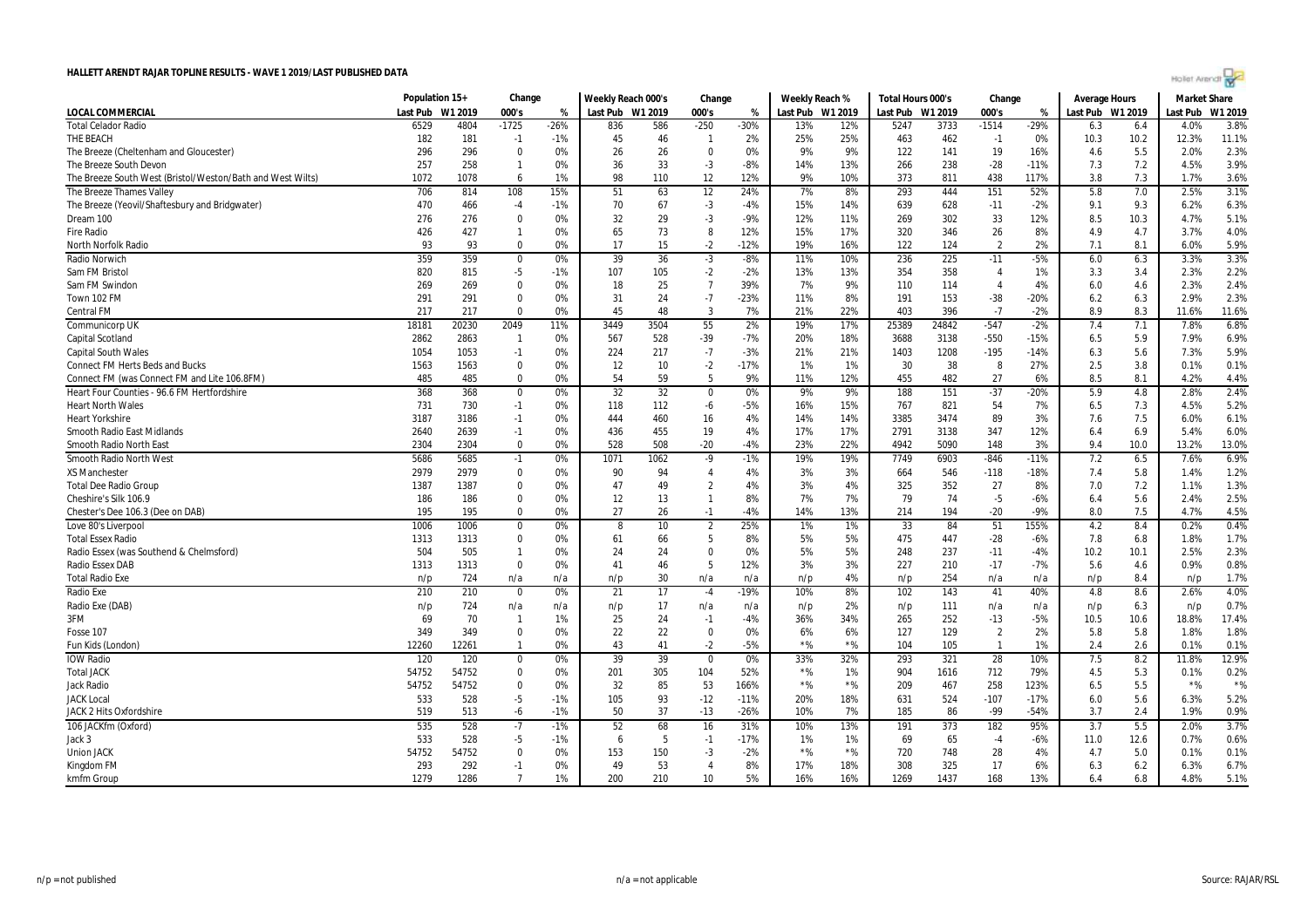

|                                                | Population 15+ |         | Change         |        | Weekly Reach 000's |              | Change         |        | Weekly Reach %   |       | Total Hours 000's |              | Change         |        | <b>Average Hours</b> |      | <b>Market Share</b> |           |
|------------------------------------------------|----------------|---------|----------------|--------|--------------------|--------------|----------------|--------|------------------|-------|-------------------|--------------|----------------|--------|----------------------|------|---------------------|-----------|
| LOCAL COMMERCIAL                               | Last Pub       | W1 2019 | 000's          | %      | Last Pub W1 2019   |              | 000's          | %      | Last Pub W1 2019 |       | Last Pub W1 2019  |              | 000's          | %      | Last Pub W1 2019     |      | Last Pub            | W1 2019   |
| kmfm East                                      | 586            | 592     | 6              | 1%     | 89                 | 97           | 8              | 9%     | 15%              | 16%   | 490               | 643          | 153            | 31%    | 5.5                  | 6.7  | 4.1%                | 5.0%      |
| kmfm West                                      | 693            | 694     | $\mathbf{1}$   | 0%     | 111                | 114          | 3              | 3%     | 16%              | 16%   | 779               | 794          | 15             | 2%     | 7.0                  | 7.0  | 5.2%                | 5.2%      |
| Lincs FM Group                                 | 2471           | 2006    | -465           | $-19%$ | 530                | 476          | $-54$          | $-10%$ | 21%              | 24%   | 4966              | 4381         | $-585$         | $-12%$ | 9.4                  | 9.2  | 10.0%               | 10.5%     |
| Dearne FM                                      | 242            | 242     | $\mathbf 0$    | 0%     | 46                 | 51           | 5              | 11%    | 19%              | 21%   | 283               | 271          | $-12$          | $-4%$  | 6.2                  | 5.3  | 5.9%                | 5.5%      |
| Lincs FM 102.2                                 | 941            | 941     | $\mathbf 0$    | 0%     | 254                | 280          | 26             | 10%    | 27%              | 30%   | 2785              | 2960         | 175            | 6%     | 11.0                 | 10.6 | 13.2%               | 14.4%     |
| <b>Ridings FM</b>                              | 305            | 305     | 0              | 0%     | 47                 | 35           | $-12$          | -26%   | 15%              | 12%   | 374               | 239          | $-135$         | -36%   | 7.9                  | 6.7  | 6.3%                | 4.0%      |
| <b>Rother FM</b>                               | 210            | 209     | $-1$           | 0%     | 29                 | 28           | $-1$           | $-3%$  | 14%              | 14%   | 229               | 222          | $-7$           | $-3%$  | 8.0                  | 7.8  | 5.4%                | 5.3%      |
| <b>Trax FM</b>                                 | 377            | 377     | $\mathbf 0$    | 0%     | 76                 | 78           | $\overline{2}$ | 3%     | 20%              | 21%   | 741               | 792          | 51             | 7%     | 9.8                  | 10.1 | 10.3%               | 11.2%     |
| Love Sport                                     | n/p            | 12260   | n/a            | n/a    | n/p                | 38           | n/a            | n/a    | n/p              | $*$ % | n/p               | 87           | n/a            | n/a    | n/p                  | 2.3  | n/p                 | $*$ %     |
| Total Lyca                                     | 12260          | 12260   | $\Omega$       | 0%     | 139                | 149          | 10             | 7%     | 1%               | 1%    | 1111              | 1204         | 93             | 8%     | 8.0                  | 8.1  | 0.5%                | 0.6%      |
| Dilse Radio 1035am                             | 12260          | 12260   | $\mathbf 0$    | 0%     | 43                 | 56           | 13             | 30%    | $*$ %            | $*$ % | 284               | 392          | 108            | 38%    | 6.6                  | 7.0  | 0.1%                | 0.2%      |
| Lyca Radio 1458am                              | 12260          | 12260   | 0              | 0%     | 83                 | 88           | -5             | 6%     | 1%               | 1%    | 380               | 377          | $-3$           | $-1%$  | 4.6                  | 4.3  | 0.2%                | 0.2%      |
| Time FM 107.5                                  | 472            | 470     | -2             | 0%     | 27                 | 27           | 0              | 0%     | 6%               | 6%    | 446               | 435          | $-11$          | $-2%$  | 16.2                 | 16.2 | 5.6%                | 5.5%      |
| Radio Mansfield 103.2                          | 162            | 161     | $-1$           | $-1%$  | 26                 | 32           | 6              | 23%    | 16%              | 20%   | 244               | 291          | 47             | 19%    | 9.4                  | 9.2  | 7.2%                | 8.3%      |
| <b>Manx Radio</b>                              | 69             | 70      | $\mathbf{1}$   | 1%     | 29                 | 30           | $\overline{1}$ | 3%     | 42%              | 43%   | 272               | 300          | 28             | 10%    | 9.3                  | 9.9  | 19.3%               | 20.7%     |
| Mi-Soul                                        | 12260          | 12261   | $\mathbf{1}$   | 0%     | 76                 | 75           | $-1$           | $-1%$  | 1%               | 1%    | 845               | 535          | $-310$         | $-37%$ | 11.1                 | 7.1  | 0.4%                | 0.3%      |
| More Radio                                     | 516            | 516     | 0              | 0%     | 49                 | 37           | $-12$          | $-24%$ | 9%               | 7%    | 308               | 231          | $-77$          | $-25%$ | 6.3                  | 6.2  | 2.9%                | 2.0%      |
| <b>Nation Broadcasting Group</b>               | 15148          | 19631   | 4483           | 30%    | 388                | 692          | 304            | 78%    | 3%               | 4%    | 2434              | 4931         | 2497           | 103%   | 6.3                  | 7.1  | 0.9%                | 1.4%      |
| The Breeze (Solent/East Hants and West Surrey) | 1303           | 1197    | $-106$         | $-8%$  | 74                 | 71           | $-3$           | $-4%$  | 6%               | 6%    | 382               | 225          | $-157$         | $-41%$ | 5.1                  | 3.2  | 1.4%                | 0.9%      |
| 106.3 Bridge FM                                | 131            | 131     | 0              | 0%     | 29                 | 25           | $-4$           | $-14%$ | 22%              | 19%   | 227               | 200          | $-27$          | $-12%$ | 7.8                  | 7.8  | 8.8%                | 8.3%      |
| <b>Radio Carmarthenshire</b>                   | 140            | 139     | $-1$           | -1%    | 32                 | 30           | $-2$           | $-6%$  | 23%              | 21%   | 211               | 209          | $-2$           | $-1%$  | 6.6                  | 7.0  | 7.4%                | 7.6%      |
| Radio Ceredigion                               | 79             | 79      | $\mathbf 0$    | 0%     | 16                 | 15           | $-1$           | $-6%$  | 21%              | 19%   | 83                | 70           | $-13$          | $-16%$ | 5.1                  | 4.7  | 5.5%                | 4.6%      |
| <b>Chris Country Radio</b>                     | 12260          | 12261   | $\mathbf{1}$   | 0%     | 49                 | 26           | $-23$          | $-47%$ | $*$ %            | $*$ % | 248               | 210          | $-38$          | $-15%$ | 5.0                  | 8.0  | 0.1%                | 0.1%      |
| Dragon Radio Wales                             | 2618           | 2618    | 0              | 0%     | 32                 | 34           | $\overline{2}$ | 6%     | 1%               | 1%    | 188               | 231          | 43             | 23%    | 5.9                  | 6.7  | 0.3%                | 0.4%      |
| <b>KCFM</b>                                    | 463            | 463     | 0              | 0%     | 64                 | 60           | $-4$           | -6%    | 14%              | 13%   | 552               | 632          | 80             | 14%    | 8.7                  | 10.5 | 6.3%                | 7.3%      |
| Nation Radio London (was Thames Radio)         | 12260          | 12261   | $\mathbf{1}$   | 0%     | $\overline{4}$     | 5            |                | 25%    | $*$ %            | $*$ % |                   | 28           | 21             | 300%   | 1.8                  | 5.9  | $*$ %               | $*$ %     |
| <b>Nation Radio North Wales</b>                | 533            | 532     | $-1$           | 0%     | -1                 | $\mathbf{1}$ | $\mathbf 0$    | 0%     | $*$ %            | $*$ % | $\mathbf{1}$      | $\mathbf{1}$ | $\Omega$       | 0%     | 1.4                  | 1.4  | $*$ %               | $\star\%$ |
| <b>Nation Radio Scotland</b>                   | n/p            | 1847    | n/a            | n/a    | n/p                | 50           | n/a            | n/a    | n/p              | 3%    | n/p               | 441          | n/a            | n/a    | n/p                  | 8.9  | n/p                 | 1.4%      |
| <b>Nation Radio South Wales</b>                | 1676           | 1676    | $\mathbf 0$    | 0%     | 136                | 130          | -6             | $-4%$  | 8%               | 8%    | 562               | 633          | 71             | 13%    | 4.1                  | 4.9  | 1.7%                | 2.0%      |
| 102.5 Radio Pembrokeshire                      | 103            | 102     | $-1$           | $-1%$  | 38                 | 36           | $-2$           | $-5%$  | 37%              | 35%   | 217               | 190          | $-27$          | $-12%$ | 5.7                  | 5.4  | 9.3%                | 8.0%      |
| Sam FM South Coast                             | 2174           | 2181    | $\overline{7}$ | 0%     | 167                | 182          | 15             | 9%     | 8%               | 8%    | 1105              | 1253         | 148            | 13%    | 6.6                  | 6.9  | 2.5%                | 2.9%      |
| Sun FM Radio                                   | 270            | 270     | 0              | 0%     | 54                 | 53           | $-1$           | -2%    | 20%              | 20%   | 511               | 548          | 37             | 7%     | 9.5                  | 10.3 | 11.8%               | 13.2%     |
| Swansea Bay Radio                              | 479            | 479     | 0              | 0%     | 32                 | 29           | $-3$           | $-9%$  | 7%               | 6%    | 134               | 100          | $-34$          | $-25%$ | 4.2                  | 3.5  | 1.4%                | 1.1%      |
| Original 106 (Aberdeen)                        | 351            | 351     | 0              | 0%     | 85                 | 88           | 3              | 4%     | 24%              | 25%   | 666               | 782          | 116            | 17%    | 7.8                  | 8.9  | 10.5%               | 13.2%     |
| Panjab Radio                                   | 54752          | 54752   | $\mathbf 0$    | 0%     | 187                | 163          | $-24$          | $-13%$ | $*$ %            | $*$ % | 590               | 371          | $-219$         | $-37%$ | 3.2                  | 2.3  | 0.1%                | $*$ %     |
| Peak 107 FM                                    | 422            | 422     | $\mathbf 0$    | 0%     | 85                 | 86           | $\overline{1}$ | 1%     | 20%              | 20%   | 818               | 801          | $-17$          | $-2%$  | 9.6                  | 9.3  | 9.5%                | 8.9%      |
| Radio Plymouth                                 | 263            | 262     | $-1$           | 0%     | 30                 | 28           | $-2$           | $-7%$  | 11%              | 11%   | 202               | 273          | 71             | 35%    | 6.7                  | 9.7  | 3.7%                | 4.6%      |
| Premier Christian Radio                        | 12261          | 12260   | $-1$           | 0%     | 227                | 118          | $-109$         | $-48%$ | 2%               | 1%    | 2067              | 999          | $-1068$        | $-52%$ | 9.1                  | 8.5  | 1.0%                | 0.5%      |
| Pulse 1 (was The Pulse)                        | 731            | 731     | $\mathbf 0$    | 0%     | 108                | 118          | 10             | 9%     | 15%              | 16%   | 1217              | 1056         | $-161$         | $-13%$ | 11.3                 | 8.9  | 9.0%                | 7.5%      |
| Pulse <sub>2</sub>                             | 731            | 731     | 0              | 0%     | 31                 | 39           | 8              | 26%    | 4%               | 5%    | 261               | 389          | 128            | 49%    | 8.5                  | 9.9  | 1.9%                | 2.7%      |
| Pulse 80's                                     | 731            | 731     | $\mathbf 0$    | 0%     | 11                 | 9            | $-2$           | $-18%$ | 1%               | 1%    | 33                | 23           | $-10$          | $-30%$ | 3.1                  | 2.5  | 0.3%                | 0.2%      |
| Q Radio                                        | 630            | 1205    | 575            | 91%    | 145                | 271          | 126            | 87%    | 23%              | 22%   | 1023              | 2146         | 1123           | 110%   | 7.1                  | 7.9  | 8.3%                | 9.9%      |
| <b>Total Quidem</b>                            | 1050           | 1049    | $-1$           | 0%     | 102                | 98           | -4             | -4%    | 10%              | 9%    | 616               | 618          | $\overline{2}$ | 0%     | 6.1                  | 6.3  | 3.2%                | 3.2%      |
| 107.6 Banbury Sound                            | 85             | 85      | $\mathbf 0$    | 0%     | 10                 | 10           | $\mathbf 0$    | 0%     | 12%              | 12%   | 48                | 49           | $\mathbf{1}$   | 2%     | 4.6                  | 4.8  | 2.7%                | 2.6%      |
| Rugby FM                                       | 80             | 81      | $\mathbf{1}$   | 1%     | 18                 | 18           | $\Omega$       | 0%     | 23%              | 23%   | 145               | 150          | -5             | 3%     | 8.0                  | 8.3  | 8.8%                | 9.0%      |
| 96.2FM Touchradio - Coventry                   | 327            | 327     | $\mathbf 0$    | 0%     | 17                 | 15           | $-2$           | $-12%$ | 5%               | 4%    | 61                | 54           | $-7$           | $-11%$ | 3.6                  | 3.7  | 1.3%                | 1.2%      |
| <b>Touch FM Staffs</b>                         | 261            | 259     | -2             | $-1%$  | 26                 | 22           | $-4$           | $-15%$ | 10%              | 9%    | 123               | 115          | -8             | $-7%$  | 4.8                  | 5.1  | 2.4%                | 2.3%      |
| 102FM Touchradio - Warks, Worcs, Cotswolds     | 297            | 297     | $\mathbf 0$    | 0%     | 31                 | 32           | $\mathbf{1}$   | 3%     | 10%              | 11%   | 240               | 250          | 10             | 4%     | 7.9                  | 7.8  | 3.7%                | 4.0%      |
| Revolution 96.2                                | 486            | 486     | $\Omega$       | 0%     | 23                 | 26           | 3              | 13%    | 5%               | 5%    | 114               | 115          | -1             | 1%     | 5.0                  | 4.4  | 1.4%                | 1.5%      |
| Signal 80's                                    | 805            | 805     | $\Omega$       | 0%     | 16                 | 18           | $\overline{2}$ | 13%    | 2%               | 2%    | 68                | 71           | 3              | 4%     | 4.4                  | 3.9  | 0.4%                | 0.4%      |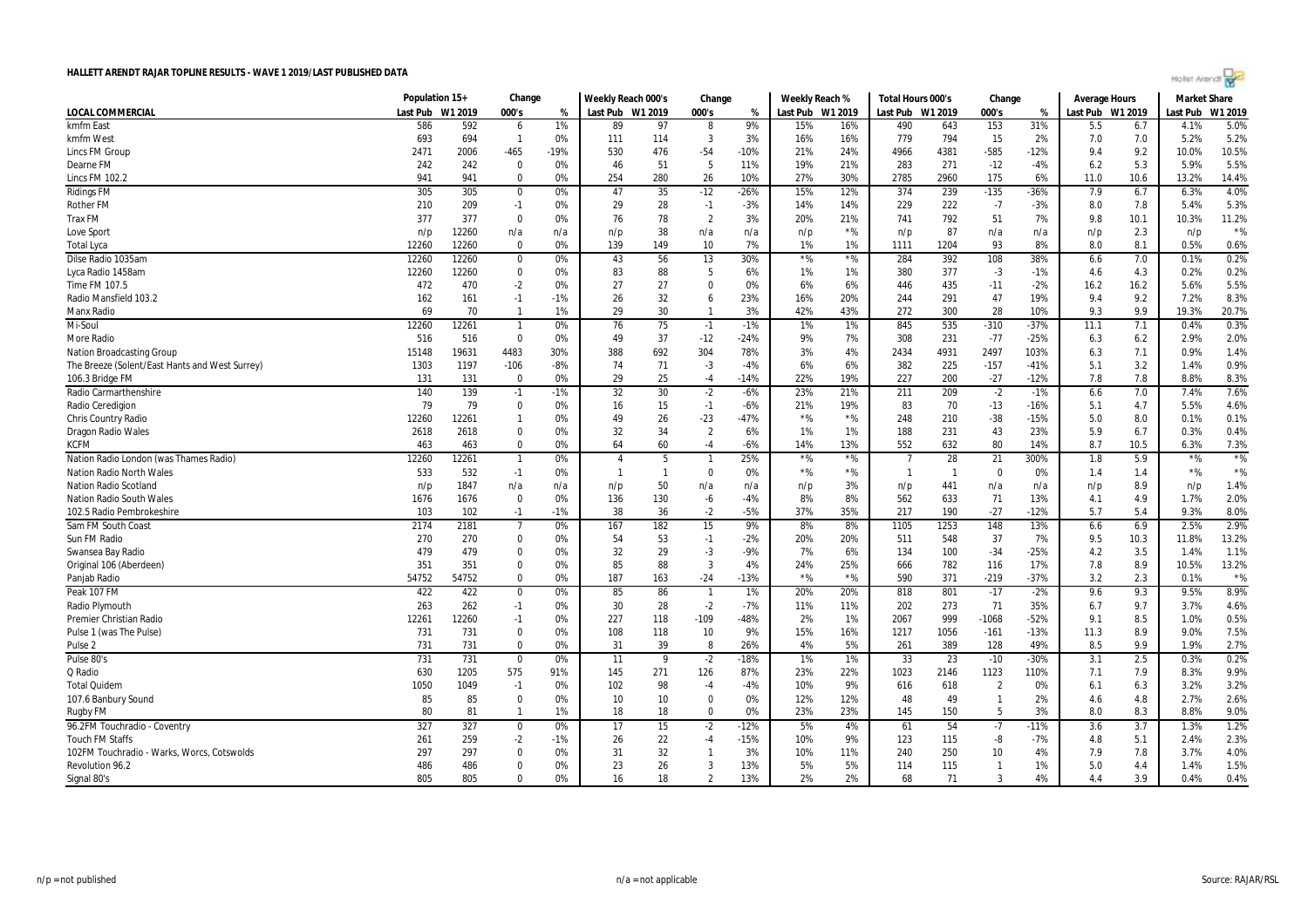

|                           | Population 15+   |      | Change       |       | Weekly Reach 000's |     | Change   |        |     | Weekly Reach %   | Total Hours 000's |                  | Change |        | Average Hours    |      | Market Share |         |
|---------------------------|------------------|------|--------------|-------|--------------------|-----|----------|--------|-----|------------------|-------------------|------------------|--------|--------|------------------|------|--------------|---------|
| <b>LOCAL COMMERCIAL</b>   | Last Pub W1 2019 |      | 000's        | %     | Last Pub W1 2019   |     | 000's    | %      |     | Last Pub W1 2019 |                   | Last Pub W1 2019 | 000's  | %      | Last Pub W1 2019 |      | Last Pub     | W1 2019 |
| Signal 107                | 1040             | 1040 | $\mathbf{0}$ | 0%    | 58                 | 68  | 10       | 17%    | 6%  | 7%               | 313               | 353              | 40     | 13%    | 5.4              | 5.2  | 1.5%         | 1.7%    |
| Signal One                | 805              | 805  | -0           | 0%    | 224                | 244 | 20       | 9%     | 28% | 30%              | 1980              | 1981             |        | 0%     | 8.8              | 8.1  | 11.5%        | 11.8%   |
| Signal Two                | 805              | 805  | $\Omega$     | 0%    | 48                 | 48  | $\Omega$ | 0%     | 6%  | 6%               | 790               | 733              | $-57$  | $-7%$  | 16.5             | 15.4 | 4.6%         | 4.3%    |
| Swansea Sound - 1170 MW   | 479              | 479  |              | 0%    | 53                 | 48  | -5       | -9%    | 11% | 10%              | 459               | 421              | $-38$  | $-8%$  | 8.7              | 8.9  | 4.7%         | 4.6%    |
| <b>Tindle Radio Group</b> | 142              | 142  | $\Omega$     | 0%    | 82                 | 79  | -3       | -4%    | 58% | 56%              | 909               | 894              | $-15$  | $-2%$  | 11.1             | 11.3 | 37.1%        | 36.9%   |
| Channel 103 FM            | 89               | 89   | $\Omega$     | 0%    | 50                 | 48  | $-2$     | -4%    | 56% | 53%              | 530               | 514              | $-16$  | $-3%$  | 10.6             | 10.8 | 35.8%        | 35.1%   |
| Island FM 104.7           |                  | 53   |              | 0%    | 32                 | 31  | -1       | $-3%$  | 60% | 59%              | 379               | 380              |        | 0%     | 11.8             | 12.2 | 39.2%        | 39.7%   |
| 107.4 Tower FM            | 442              | 448  | -6           | 1%    | 35                 | 40  |          | 14%    | 8%  | 9%               | 225               | 288              | 63     | 28%    | 6.5              | 7.2  | 3.1%         | 4.0%    |
| <b>Total UKRD</b>         | 2450             | 2463 | 13           | 1%    | 722                | 728 | b        | 1%     | 29% | 30%              | 5852              | 5756             | $-96$  | $-2%$  | 8.1              | 7.9  | 11.6%        | 11.4%   |
| Eagle Radio               | 509              | 508  | $-1$         | 0%    | 129                | 129 | 0        | 0%     | 25% | 25%              | 922               | 858              | $-64$  | -7%    | 7.1              | 6.6  | 10.0%        | 8.8%    |
| <b>KL.FM 96.7</b>         | 188              | 187  | $-1$         | $-1%$ | 71                 | 66  | -5       | -7%    | 38% | 35%              | 790               | 597              | $-193$ | $-24%$ | 11.1             | 9.0  | 18.8%        | 15.0%   |
| <b>Minster FM</b>         | 361              | 361  | $\Omega$     | 0%    | 77                 | 82  |          | 6%     | 21% | 23%              | 600               | 639              | 39     | 7%     | 7.8              | 7.8  | 9.1%         | 9.4%    |
| <b>Mix 96</b>             | 136              | 142  | -6           | 4%    | 48                 | 48  |          | 0%     | 35% | 34%              | 404               | 334              | $-70$  | $-17%$ | 8.5              | 6.9  | 14.4%        | 11.8%   |
| Pirate FM                 | 496              | 496  |              | 0%    | 162                | 161 | -1       | $-1%$  | 33% | 32%              | 1264              | 1241             | $-23$  | $-2%$  | 7.8              | 7.7  | 11.2%        | 11.0%   |
| Spire FM                  | 121              | 128  |              | 6%    | 38                 | 40  |          | 5%     | 32% | 31%              | 236               | 322              | 86     | 36%    | 6.1              | 8.1  | 8.5%         | 10.7%   |
| Spirit FM                 | 194              | 194  | $\Omega$     | 0%    | 43                 | 43  | $\Omega$ | 0%     | 22% | 22%              | 324               | 331              |        | 2%     | 7.6              | 7.7  | 8.3%         | 8.8%    |
| 97.2 Stray FM             | 207              | 208  |              | 0%    | 54                 | 56  |          | 4%     | 26% | 27%              | 351               | 396              | 45     | 13%    | 6.6              | 7.0  | 8.5%         | 9.3%    |
| <b>Wessex FM</b>          | 125              | 126  |              | 1%    | 50                 | 49  | -1       | $-2%$  | 40% | 39%              | 455               | 443              | $-12$  | $-3%$  | 9.1              | 9.0  | 15.1%        | 15.3%   |
| Yorkshire Coast Radio     | 112              | 112  | 0            | 0%    | 57                 | 53  | $-4$     | $-7%$  | 51% | 47%              | 584               | 561              | $-23$  | $-4%$  | 10.2             | 10.6 | 24.4%        | 24.3%   |
| The Voice                 | n/p              | 154  | n/a          | n/a   | n/p                | 11  | n/a      | n/a    | n/p | 7%               | n/p               | 58               | n/a    | n/a    | n/p              | 5.5  | n/p          | 1.8%    |
| Wave FM                   | 234              | 234  | - 0          | 0%    | 28                 | 25  | $-3$     | $-11%$ | 11% | 11%              | 200               | 149              | $-51$  | $-26%$ | 7.3              | 6.1  | 4.7%         | 3.6%    |
| 96.4 FM The Wave          | 479              | 479  | 0            | 0%    | 145                | 143 | $-2$     | -1%    | 30% | 30%              | 1031              | 1091             | 60     | 6%     | 7.1              | 7.6  | 10.6%        | 11.9%   |
| Radio Wave 96.5 FM        | 232              | 239  |              | 3%    | 59                 | 51  | -8       | $-14%$ | 26% | 22%              | 459               | 333              | $-126$ | $-27%$ | 7.7              | 6.5  | 11.1%        | 7.6%    |
| Wave 80's                 | 479              | 479  | 0            | 0%    | 12                 | 13  |          | 8%     | 2%  | 3%               | 66                | 66               |        | 0%     | 5.5              | 5.0  | 0.7%         | 0.7%    |
| 107.2 Wire FM             | 276              | 276  | -0           | 0%    | 33                 | 41  |          | 24%    | 12% | 15%              | 230               | 200              | -30    | $-13%$ | 6.9              | 4.9  | 4.2%         | 3.6%    |
| 102.4 Wish FM             | 462              | 455  | -7           | $-2%$ | 66                 | 62  |          | $-6%$  | 14% | 14%              | 207               | 208              |        | 0%     | 3.2              | 3.4  | 2.6%         | 2.7%    |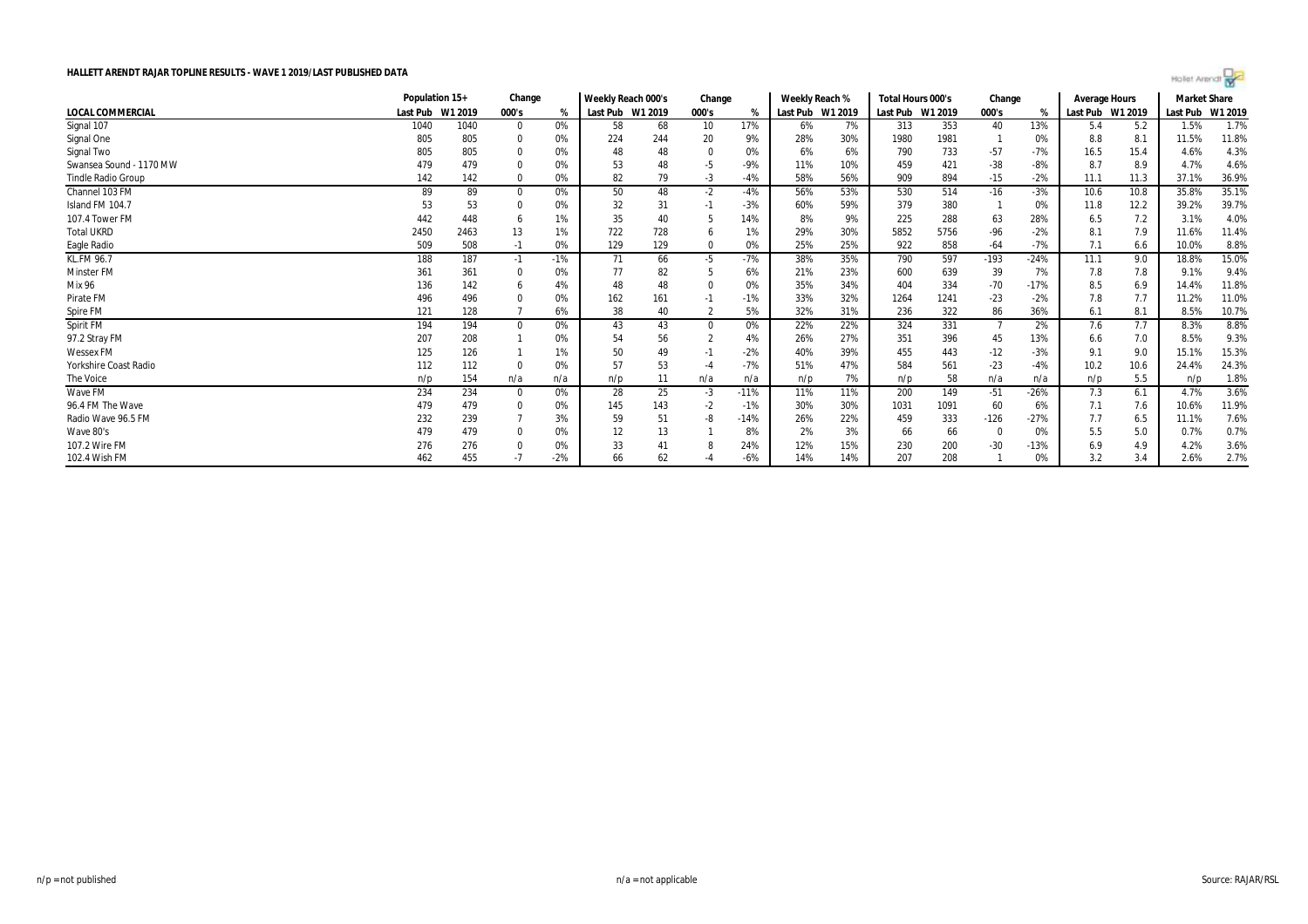| Hollet Arendt |  |  |  |
|---------------|--|--|--|
|               |  |  |  |

|                                      | Population 15+ |         | Change         |       | Weekly Reach 000's |      | Change         |        | Weekly Reach %   |     | Total Hours 000's |         | Change |        | <b>Average Hours</b> |      | <b>Market Share</b> |         |
|--------------------------------------|----------------|---------|----------------|-------|--------------------|------|----------------|--------|------------------|-----|-------------------|---------|--------|--------|----------------------|------|---------------------|---------|
| <b>LOCAL COMMERCIAL</b>              | Last Pub       | W1 2019 | 000's          | %     | Last Pub W1 2019   |      | 000's          | %      | Last Pub W1 2019 |     | Last Pub          | W1 2019 | 000's  | %      | Last Pub W1 2019     |      | Last Pub            | W1 2019 |
| <b>BBC Local Radio in England</b>    | 44345          | 44350   | 5              | 0%    | 5951               | 5870 | $-81$          | $-1%$  | 13%              | 13% | 47986             | 51469   | 3483   | 7%     | 8.1                  | 8.8  | 5.9%                | 6.2%    |
| <b>BBC Radio Berkshire</b>           | 831            | 831     | $\mathbf 0$    | 0%    | 94                 | 99   | 5              | 5%     | 11%              | 12% | 693               | 760     | 67     | 10%    | 7.3                  | 7.6  | 5.1%                | 5.8%    |
| <b>BBC Radio Bristol</b>             | 925            | 924     | $-1$           | 0%    | 122                | 129  | $\overline{7}$ | 6%     | 13%              | 14% | 915               | 721     | $-194$ | $-21%$ | 7.5                  | 5.6  | 5.1%                | 3.8%    |
| <b>BBC Radio Cambridgeshire</b>      | 766            | 766     | $\mathbf 0$    | 0%    | 124                | 89   | $-35$          | $-28%$ | 16%              | 12% | 982               | 705     | $-277$ | $-28%$ | 7.9                  | 8.0  | 6.5%                | 4.8%    |
| <b>BBC Radio Cornwal</b>             | 470            | 470     | $\mathbf 0$    | 0%    | 114                | 115  | $\overline{1}$ | 1%     | 24%              | 24% | 1328              | 1337    | 9      | 1%     | 11.7                 | 11.7 | 12.5%               | 12.9%   |
| <b>BBC Coventry and Warwickshire</b> | 722            | 721     | $-1$           | 0%    | 64                 | 79   | 15             | 23%    | 9%               | 11% | 501               | 466     | $-35$  | $-7%$  | 7.9                  | 5.9  | 4.0%                | 4.0%    |
| <b>BBC Radio Cumbria</b>             | 404            | 404     | $\mathbf 0$    | 0%    | 83                 | 68   | $-15$          | $-18%$ | 21%              | 17% | 667               | 713     | 46     | 7%     | 8.1                  | 10.4 | 9.2%                | 9.9%    |
| <b>BBC Radio Derby</b>               | 664            | 664     | $\mathbf 0$    | 0%    | 124                | 138  | 14             | 11%    | 18%              | 21% | 1167              | 1281    | 114    | 10%    | 9.4                  | 9.3  | 9.4%                | 10.1%   |
| <b>BBC Radio Devon</b>               | 998            | 999     | $\mathbf{1}$   | 0%    | 154                | 154  | $\Omega$       | 0%     | 15%              | 15% | 1716              | 1890    | 174    | 10%    | 11.1                 | 12.3 | 8.0%                | 8.7%    |
| <b>BBC Essex</b>                     | 1330           | 1330    | $\Omega$       | 0%    | 178                | 177  | $-1$           | $-1%$  | 13%              | 13% | 2422              | 2295    | $-127$ | $-5%$  | 13.6                 | 13.0 | 8.5%                | 7.6%    |
| <b>BBC Radio Gloucestershire</b>     | 515            | 515     | $\mathbf 0$    | 0%    | 82                 | 81   | $-1$           | $-1%$  | 16%              | 16% | 615               | 587     | $-28$  | $-5%$  | 7.5                  | 7.3  | 5.7%                | 5.6%    |
| <b>BBC Hereford &amp; Worcester</b>  | 515            | 515     | $\mathbf 0$    | 0%    | 105                | 103  | $-2$           | $-2%$  | 20%              | 20% | 768               | 784     | 16     | 2%     | 7.3                  | 7.6  | 7.0%                | 7.4%    |
| <b>BBC Radio Humberside</b>          | 766            | 765     | $-1$           | 0%    | 120                | 147  | 27             | 23%    | 16%              | 19% | 1040              | 1325    | 285    | 27%    | 8.7                  | 9.0  | 6.5%                | 8.6%    |
| <b>BBC Radio Kent</b>                | 1518           | 1519    | $\mathbf{1}$   | 0%    | 179                | 193  | 14             | 8%     | 12%              | 13% | 1313              | 1611    | 298    | 23%    | 7.3                  | 8.3  | 4.1%                | 5.0%    |
| <b>BBC Radio Lancashire</b>          | 1193           | 1195    | $\overline{2}$ | 0%    | 164                | 144  | $-20$          | $-12%$ | 14%              | 12% | 1444              | 1064    | $-380$ | $-26%$ | 8.8                  | 7.4  | 6.2%                | 4.9%    |
| <b>BBC Radio Leeds</b>               | 1664           | 1664    | $\mathbf 0$    | 0%    | 216                | 222  | 6              | 3%     | 13%              | 13% | 1234              | 1255    | 21     | 2%     | 5.7                  | 5.6  | 4.3%                | 4.2%    |
| <b>BBC Radio Leicester</b>           | 871            | 869     | $-2$           | 0%    | 167                | 161  | $-6$           | $-4%$  | 19%              | 18% | 1049              | 1299    | 250    | 24%    | 6.3                  | 8.1  | 6.2%                | 7.6%    |
| <b>BBC Radio Lincolnshire</b>        | 564            | 564     | $\mathbf 0$    | 0%    | 102                | 98   | $-4$           | $-4%$  | 18%              | 17% | 1476              | 1199    | $-277$ | $-19%$ | 14.5                 | 12.2 | 11.4%               | 9.7%    |
| <b>BBC Radio London</b>              | 12261          | 12260   | $-1$           | 0%    | 565                | 435  | $-130$         | $-23%$ | 5%               | 4%  | 2436              | 1522    | $-914$ | $-38%$ | 4.3                  | 3.5  | 1.2%                | 0.8%    |
| <b>BBC Radio Manchester</b>          | 2261           | 2261    | $\mathbf 0$    | 0%    | 203                | 191  | $-12$          | $-6%$  | 9%               | 8%  | 1341              | 1745    | 404    | 30%    | 6.6                  | 9.1  | 3.8%                | 5.1%    |
| <b>BBC Radio Merseyside</b>          | 1688           | 1688    | $\Omega$       | 0%    | 288                | 271  | $-17$          | $-6%$  | 17%              | 16% | 3434              | 3500    | 66     | 2%     | 11.9                 | 12.9 | 10.4%               | 10.6%   |
| <b>BBC Radio Newcastle</b>           | 1457           | 1457    | $\Omega$       | 0%    | 198                | 219  | 21             | 11%    | 14%              | 15% | 1091              | 1531    | 440    | 40%    | 5.5                  | 7.0  | 5.0%                | 6.8%    |
| <b>BBC Radio Norfolk</b>             | 793            | 794     | $\mathbf{1}$   | 0%    | 160                | 163  | 3              | 2%     | 20%              | 21% | 1435              | 1429    | -6     | 0%     | 9.0                  | 8.7  | 8.6%                | 8.4%    |
| <b>BBC Radio Northampton</b>         | 507            | 506     | $-1$           | 0%    | 90                 | 90   | $\mathbf 0$    | 0%     | 18%              | 18% | 958               | 992     | 34     | 4%     | 10.7                 | 11.0 | 8.9%                | 8.7%    |
| <b>BBC Radio Nottingham</b>          | 822            | 823     | $\mathbf{1}$   | 0%    | 151                | 153  | $\overline{2}$ | 1%     | 18%              | 19% | 1374              | 1536    | 162    | 12%    | 9.1                  | 10.0 | 8.6%                | 9.1%    |
| <b>BBC Radio Oxford</b>              | 546            | 540     | $-6$           | $-1%$ | 61                 | 74   | 13             | 21%    | 11%              | 14% | 371               | 424     | 53     | 14%    | 6.1                  | 5.7  | 3.8%                | 4.0%    |
| <b>BBC Radio Sheffield</b>           | 1319           | 1318    | $-1$           | 0%    | 260                | 214  | $-46$          | $-18%$ | 20%              | 16% | 1939              | 1635    | $-304$ | $-16%$ | 7.5                  | 7.7  | 7.9%                | 6.9%    |
| <b>BBC Radio Shropshire</b>          | 406            | 410     | $\overline{4}$ | 1%    | 109                | 96   | $-13$          | $-12%$ | 27%              | 23% | 970               | 817     | $-153$ | $-16%$ | 8.9                  | 8.5  | 12.4%               | 10.6%   |
| <b>Total BBC Radio Solent</b>        | 1819           | 1819    | $\Omega$       | 0%    | 218                | 190  | $-28$          | $-13%$ | 12%              | 10% | 2044              | 1979    | $-65$  | $-3%$  | 9.4                  | 10.4 | 5.3%                | 5.3%    |
| <b>BBC</b> Somerset                  | 459            | 459     | $\Omega$       | 0%    | 68                 | 59   | $-9$           | $-13%$ | 15%              | 13% | 620               | 536     | $-84$  | $-14%$ | 9.1                  | 9.0  | 6.0%                | 5.1%    |
| <b>BBC Radio Stoke</b>               | 621            | 622     | $\mathbf{1}$   | 0%    | 111                | 123  | 12             | 11%    | 18%              | 20% | 807               | 804     | $-3$   | 0%     | 7.3                  | 6.5  | 6.0%                | 6.0%    |
| <b>BBC Radio Suffolk</b>             | 547            | 547     | $\Omega$       | 0%    | 104                | 116  | 12             | 12%    | 19%              | 21% | 1004              | 1046    | 42     | 4%     | 9.6                  | 9.1  | 8.3%                | 8.6%    |
| <b>BBC Sussex and BBC Surrey</b>     | 2630           | 2629    | $-1$           | 0%    | 248                | 240  | -8             | $-3%$  | 9%               | 9%  | 2161              | 1948    | $-213$ | $-10%$ | 8.7                  | 8.1  | 4.2%                | 3.6%    |
| <b>BBC Radio Tees</b>                | 793            | 793     | $\Omega$       | 0%    | 102                | 111  | $\mathbf{q}$   | 9%     | 13%              | 14% | 573               | 739     | 166    | 29%    | 5.6                  | 6.7  | 4.0%                | 4.8%    |
| <b>BBC Three Counties Radio</b>      | 1405           | 1405    | $\Omega$       | 0%    | 137                | 117  | $-20$          | $-15%$ | 10%              | 8%  | 1231              | 997     | $-234$ | $-19%$ | 9.0                  | 8.5  | 4.6%                | 3.8%    |
| <b>BBC WM 95.6</b>                   | 2412           | 2405    | $-7$           | 0%    | 225                | 220  | $-5$           | $-2%$  | 9%               | 9%  | 1768              | 2056    | 288    | 16%    | 7.8                  | 9.3  | 4.2%                | 4.8%    |
| <b>BBC Radio Wiltshire/Swindon</b>   | 585            | 585     | $\Omega$       | 0%    | 80                 | 75   | $-5$           | $-6%$  | 14%              | 13% | 644               | 448     | $-196$ | $-30%$ | 8.1                  | 6.0  | 5.3%                | 3.6%    |
| <b>BBC Radio York</b>                | 538            | 539     | $\mathbf{1}$   | 0%    | 72                 | 75   | $\overline{3}$ | 4%     | 13%              | 14% | 569               | 480     | $-89$  | $-16%$ | 7.9                  | 6.4  | 5.6%                | 4.5%    |
| <b>BBC Radio Guernsey</b>            | 53             | 53      | $\Omega$       | 0%    | 17                 | 17   | $\Omega$       | 0%     | 34%              | 33% | 174               | 162     | $-12$  | $-7%$  | 10.0                 | 9.4  | 17.9%               | 16.9%   |
| <b>BBC Radio Jersey</b>              | 89             | 89      | $\mathbf 0$    | 0%    | 24                 | 25   |                | 4%     | 27%              | 28% | 252               | 226     | $-26$  | $-10%$ | 10.6                 | 9.1  | 17.0%               | 15.4%   |
| <b>BBC Radio Scotland</b>            | 4580           | 4581    | $\mathbf{1}$   | 0%    | 749                | 785  | 36             | 5%     | 16%              | 17% | 5202              | 4895    | $-307$ | $-6%$  | 6.9                  | 6.2  | 6.7%                | 6.4%    |
| <b>BBC Radio Ulster</b>              | 1510           | 1512    | $\overline{2}$ | 0%    | 524                | 490  | $-34$          | $-6%$  | 35%              | 32% | 5662              | 5284    | $-378$ | $-7%$  | 10.8                 | 10.8 | 19.9%               | 19.8%   |
| <b>BBC Radio Wales</b>               | 2618           | 2618    | $\Omega$       | 0%    | 316                | 360  | 44             | 14%    | 12%              | 14% | 2147              | 2953    | 806    | 38%    | 6.8                  | 8.2  | 4.0%                | 5.6%    |
| <b>BBC Radio Cymru</b>               | 2618           | 2618    | $\Omega$       | 0%    | 124                | 118  | $-6$           | $-5%$  | 5%               | 5%  | 1136              | 1058    | $-78$  | $-7%$  | 9.1                  | 8.9  | 2.1%                | 2.0%    |
|                                      |                |         |                |       |                    |      |                |        |                  |     |                   |         |        |        |                      |      |                     |         |